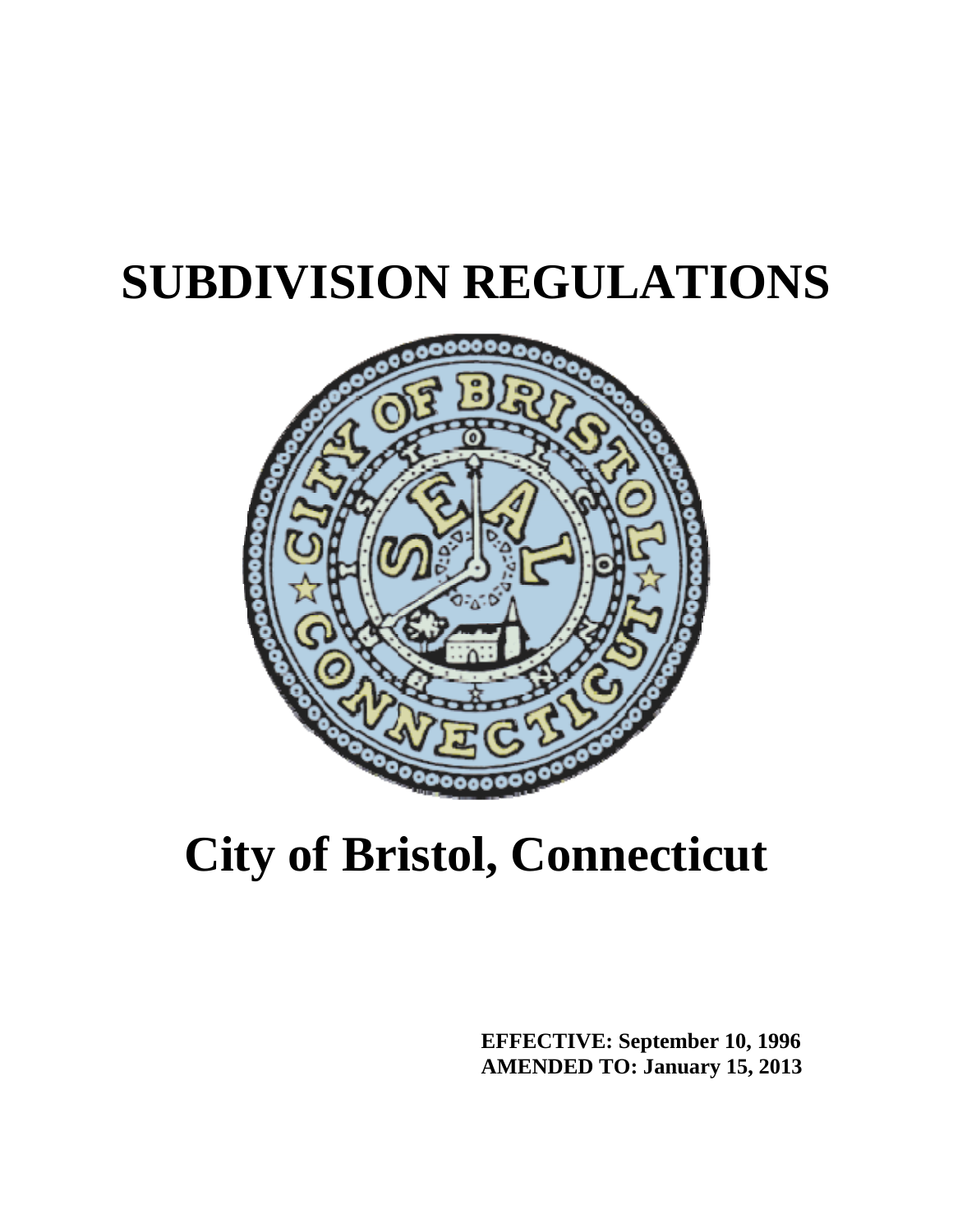### **TABLE OF CONTENTS**

|      | (1) |  |  |  |  |  |
|------|-----|--|--|--|--|--|
|      | (2) |  |  |  |  |  |
|      | (3) |  |  |  |  |  |
|      |     |  |  |  |  |  |
|      |     |  |  |  |  |  |
|      |     |  |  |  |  |  |
|      |     |  |  |  |  |  |
|      |     |  |  |  |  |  |
|      |     |  |  |  |  |  |
|      |     |  |  |  |  |  |
|      |     |  |  |  |  |  |
|      |     |  |  |  |  |  |
|      |     |  |  |  |  |  |
|      |     |  |  |  |  |  |
|      |     |  |  |  |  |  |
|      |     |  |  |  |  |  |
|      |     |  |  |  |  |  |
|      | (1) |  |  |  |  |  |
|      | (2) |  |  |  |  |  |
|      | (3) |  |  |  |  |  |
|      | (4) |  |  |  |  |  |
|      | (5) |  |  |  |  |  |
|      | (6) |  |  |  |  |  |
|      | (7) |  |  |  |  |  |
|      | (8) |  |  |  |  |  |
|      | (9) |  |  |  |  |  |
|      |     |  |  |  |  |  |
|      |     |  |  |  |  |  |
|      |     |  |  |  |  |  |
|      | (1) |  |  |  |  |  |
|      | (2) |  |  |  |  |  |
|      | (3) |  |  |  |  |  |
|      | (4) |  |  |  |  |  |
|      | (1) |  |  |  |  |  |
|      | (2) |  |  |  |  |  |
|      | (3) |  |  |  |  |  |
|      |     |  |  |  |  |  |
|      |     |  |  |  |  |  |
|      | (1) |  |  |  |  |  |
|      | (2) |  |  |  |  |  |
|      | (3) |  |  |  |  |  |
|      | (4) |  |  |  |  |  |
| 2.09 |     |  |  |  |  |  |
|      | (1) |  |  |  |  |  |
|      | (2) |  |  |  |  |  |
|      | (3) |  |  |  |  |  |
|      | (4) |  |  |  |  |  |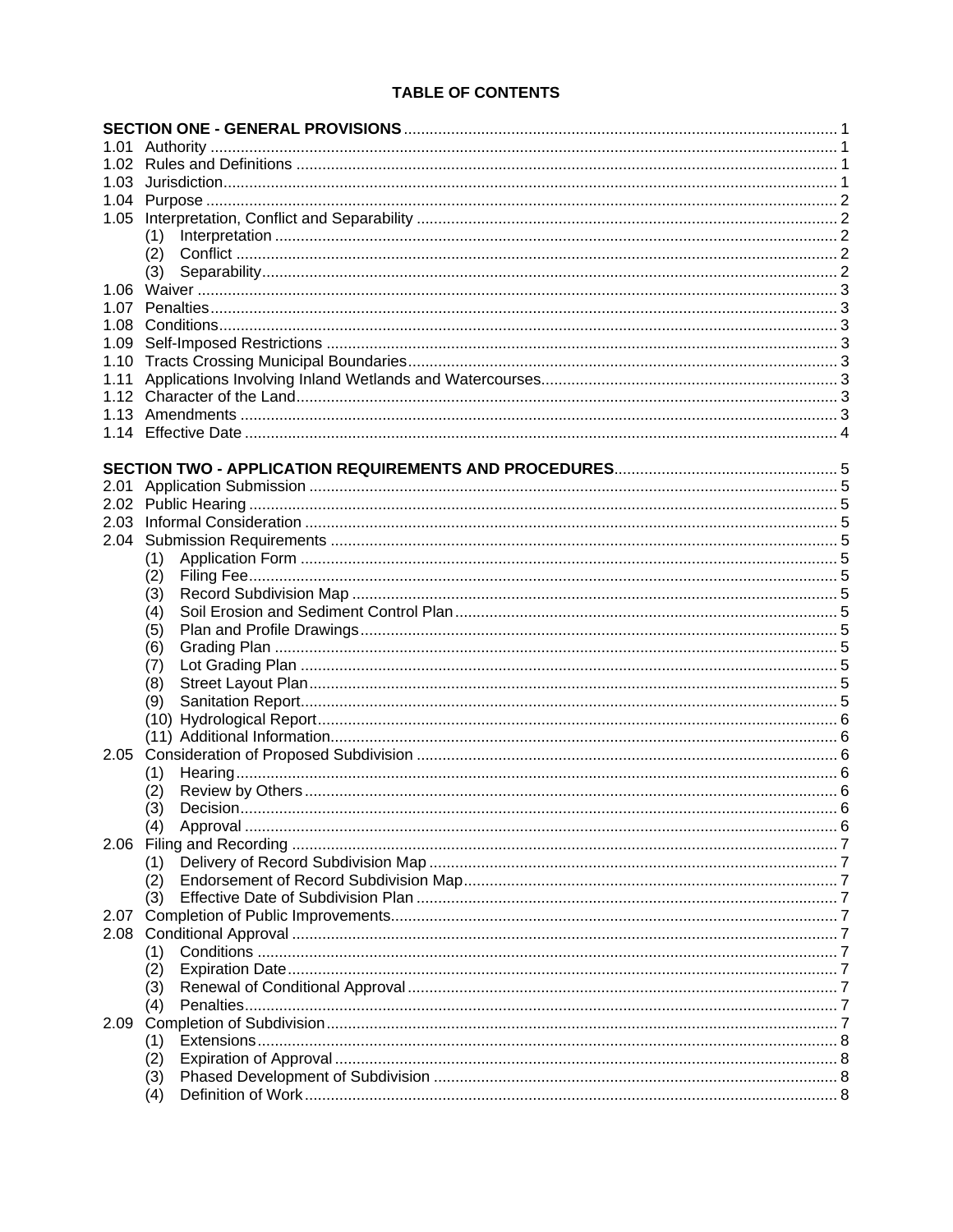|      |            | SECTION THREE - ASSURANCE FOR COMPLETION & MAINTENANCE OF IMPROVEMENTS  9 |  |  |  |  |  |  |
|------|------------|---------------------------------------------------------------------------|--|--|--|--|--|--|
| 3.01 |            |                                                                           |  |  |  |  |  |  |
|      | (1)        |                                                                           |  |  |  |  |  |  |
|      | (2)        |                                                                           |  |  |  |  |  |  |
|      | (3)        |                                                                           |  |  |  |  |  |  |
|      |            |                                                                           |  |  |  |  |  |  |
|      |            |                                                                           |  |  |  |  |  |  |
|      |            |                                                                           |  |  |  |  |  |  |
|      |            |                                                                           |  |  |  |  |  |  |
|      |            |                                                                           |  |  |  |  |  |  |
|      |            |                                                                           |  |  |  |  |  |  |
| 4.01 |            |                                                                           |  |  |  |  |  |  |
|      | (1)        |                                                                           |  |  |  |  |  |  |
|      | (2)        |                                                                           |  |  |  |  |  |  |
|      | (3)        |                                                                           |  |  |  |  |  |  |
|      | (4)        |                                                                           |  |  |  |  |  |  |
|      | (5)        |                                                                           |  |  |  |  |  |  |
|      | (6)        |                                                                           |  |  |  |  |  |  |
|      | (7)        |                                                                           |  |  |  |  |  |  |
|      | (8)        |                                                                           |  |  |  |  |  |  |
|      |            |                                                                           |  |  |  |  |  |  |
|      |            |                                                                           |  |  |  |  |  |  |
| 5.01 |            |                                                                           |  |  |  |  |  |  |
|      | (1)        |                                                                           |  |  |  |  |  |  |
|      | (2)        |                                                                           |  |  |  |  |  |  |
|      | (3)        |                                                                           |  |  |  |  |  |  |
|      | (4)        |                                                                           |  |  |  |  |  |  |
|      |            |                                                                           |  |  |  |  |  |  |
|      | (1)        |                                                                           |  |  |  |  |  |  |
|      | (2)        |                                                                           |  |  |  |  |  |  |
|      | (3)        |                                                                           |  |  |  |  |  |  |
|      | (4)        |                                                                           |  |  |  |  |  |  |
|      | (5)        |                                                                           |  |  |  |  |  |  |
|      | (6)        |                                                                           |  |  |  |  |  |  |
|      | (7)        |                                                                           |  |  |  |  |  |  |
|      | (8)        |                                                                           |  |  |  |  |  |  |
|      | (9)        |                                                                           |  |  |  |  |  |  |
|      |            |                                                                           |  |  |  |  |  |  |
|      | (1)        |                                                                           |  |  |  |  |  |  |
|      | (2)        |                                                                           |  |  |  |  |  |  |
|      | (3)        |                                                                           |  |  |  |  |  |  |
|      | (4)        |                                                                           |  |  |  |  |  |  |
|      | (5)<br>(6) |                                                                           |  |  |  |  |  |  |
|      | (7)        |                                                                           |  |  |  |  |  |  |
|      | (8)        |                                                                           |  |  |  |  |  |  |
|      | (9)        |                                                                           |  |  |  |  |  |  |
|      |            |                                                                           |  |  |  |  |  |  |
|      |            |                                                                           |  |  |  |  |  |  |
|      |            |                                                                           |  |  |  |  |  |  |
|      |            |                                                                           |  |  |  |  |  |  |
|      |            |                                                                           |  |  |  |  |  |  |
| 5.04 |            |                                                                           |  |  |  |  |  |  |
|      | (1)        |                                                                           |  |  |  |  |  |  |
|      | (2)        |                                                                           |  |  |  |  |  |  |
|      |            |                                                                           |  |  |  |  |  |  |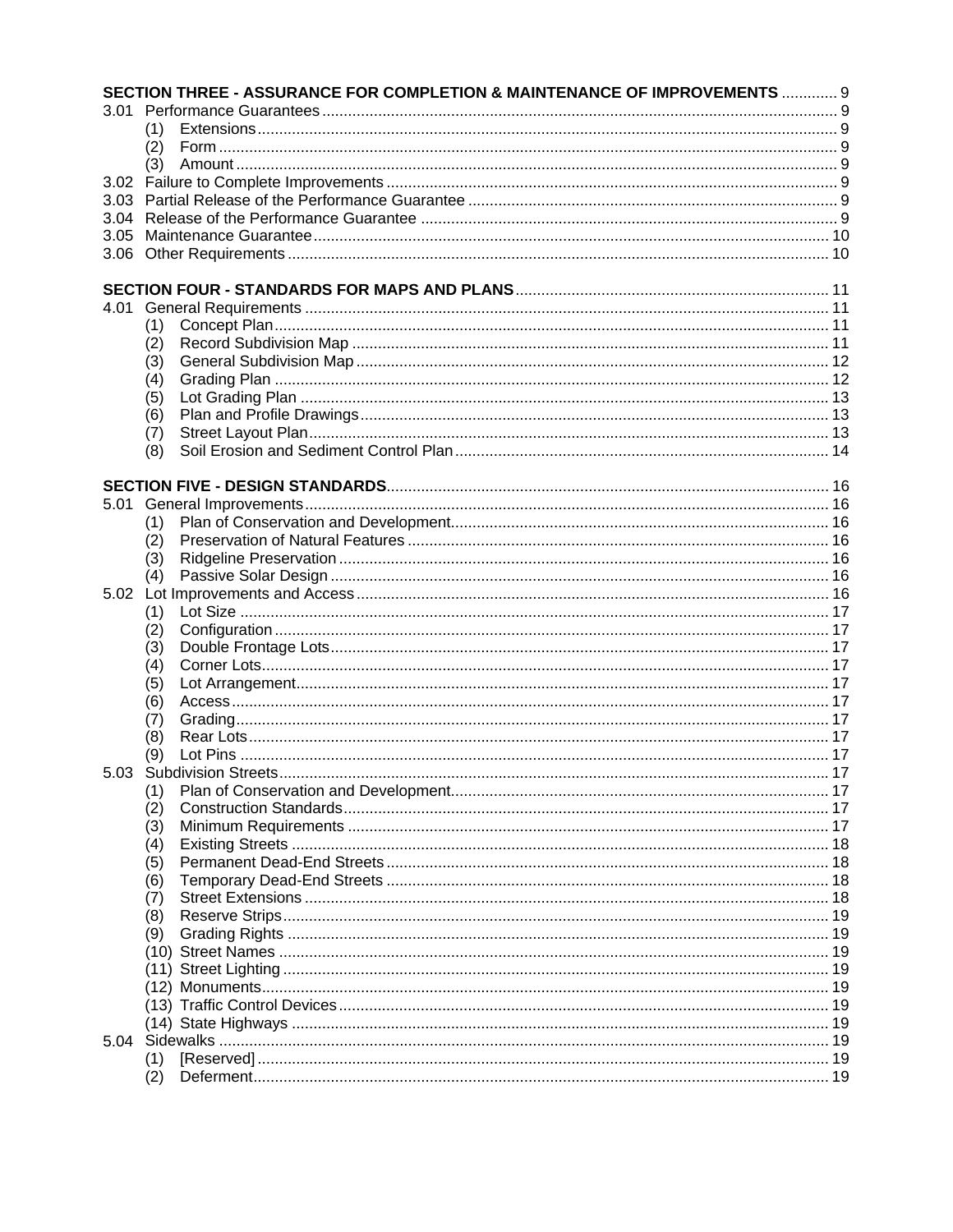|      | (1) |  |
|------|-----|--|
|      | (2) |  |
|      | (3) |  |
| 5.06 |     |  |
|      | (1) |  |
|      | (2) |  |
| 5.07 |     |  |
|      | (1) |  |
|      | (2) |  |
|      | (3) |  |
|      | (4) |  |
| 5.08 |     |  |
|      | (1) |  |
|      | (2) |  |
| 5.09 |     |  |
|      | (1) |  |
|      | (2) |  |
|      | (3) |  |
|      | (4) |  |
|      | (5) |  |
|      | (6) |  |
|      | (7) |  |
|      | (8) |  |
|      | (9) |  |
|      |     |  |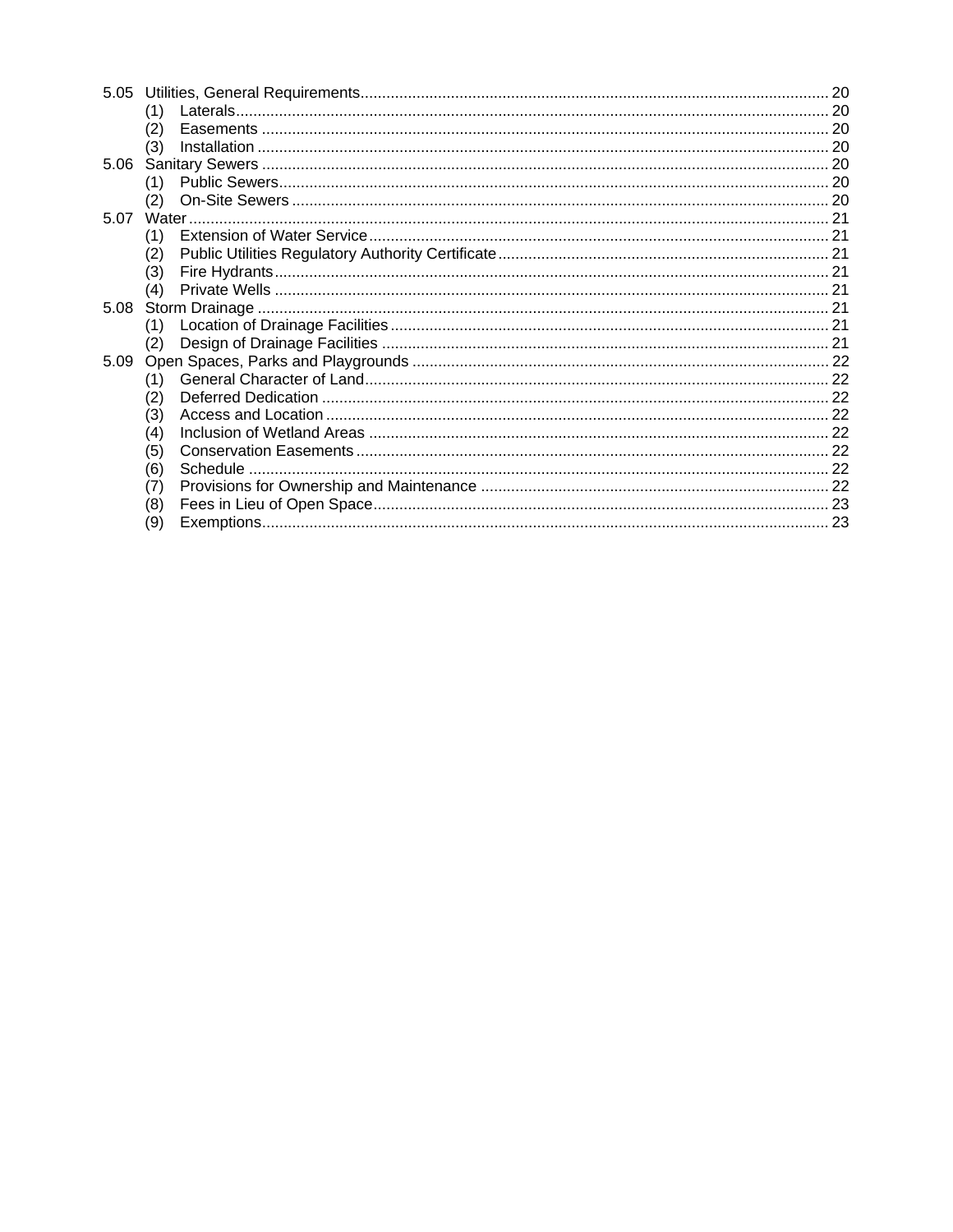#### **SECTION ONE**

#### **GENERAL PROVISIONS**

- <span id="page-4-0"></span>1.01 **Authority –** These Regulations, referred to as the Subdivision Regulations of the City of Bristol, are adopted by the Bristol Planning Commission under the Connecticut General Statutes to regulate the subdivision of land within the City of Bristol.
- 1.02 **Rules and Definitions** In the construction of these Regulations, the rules and definitions contained in this Section shall be observed and applied, except where the context clearly indicates otherwise.

Words used in the singular may include the plural, and the plural the singular; words used in the present tense may include the future tense. The word "shall" is mandatory and not discretionary or directory; the word "may" is permissive. Words which are specifically masculine or feminine shall be interpreted as interchangeable. The phrase "these Regulations" shall refer to the entire Subdivision Regulations of the City of Bristol. The word "Section" shall refer to a section of these Regulations, unless otherwise specified. The word "person" shall include any individual, firm, partnership, corporation, association, organization or other legal entity. The word "subdivider" shall include applicant and developer.

Agency, commission, board or department is that of the City of Bristol, unless otherwise specified.

City Council – The City Council of the City of Bristol.

City Engineer – The City Engineer of the City of Bristol.

City – The City of Bristol, Connecticut.

Commission – The Planning Commission of the City of Bristol, unless otherwise specified.

Director of Public Works – The Director of Public Works of the City of Bristol.

Reserve Strip – A privately owned strip of land which controls access to land dedicated, or to be dedicated, to use as a public street.

Resubdivision – A change in a map of an approved or recorded subdivision or resubdivision if such change (a) affects any street layout shown on such map, (b) affects any area reserved thereon for public use, or diminishes the size of any lot shown thereon and creates an additional building lot, if any of the lots shown thereon have been conveyed after the approval or recording of such map.

State – The State of Connecticut.

Street shall include streets, avenues, boulevards, roads, lanes, alleys, drives, terraces, and other public ways.

Subdivision – The division of a tract or parcel of land into three or more parts or lots made subsequent to the adoption of subdivision regulations by the Commission, for the purpose, whether immediate or future, of sale or building development, expressly excluding development for municipal, conservation or agricultural purposes. The word "subdivision" shall also include resubdivision.

- 1.03 **Jurisdiction –** These Regulations are adopted pursuant to the provisions of Sections 8-25 and 8-26 of the Connecticut General Statutes and shall apply to the subdivision of land located within the corporate limits of the City of Bristol. No subdivision of land shall be made by any person until an application for same has been submitted to and approved by the Planning Commission of the City of Bristol, and a map thereof has been endorsed by the Commission and filed by the subdivider in the office of the City Clerk.
	- (1) All plans for subdivisions, including subdivisions in existence but which were not submitted to the Commission for required approval, whether or not shown on an existing map or plan or whether or not conveyances have been made of any of the property included in such subdivisions, shall be submitted to the Commission for its approval.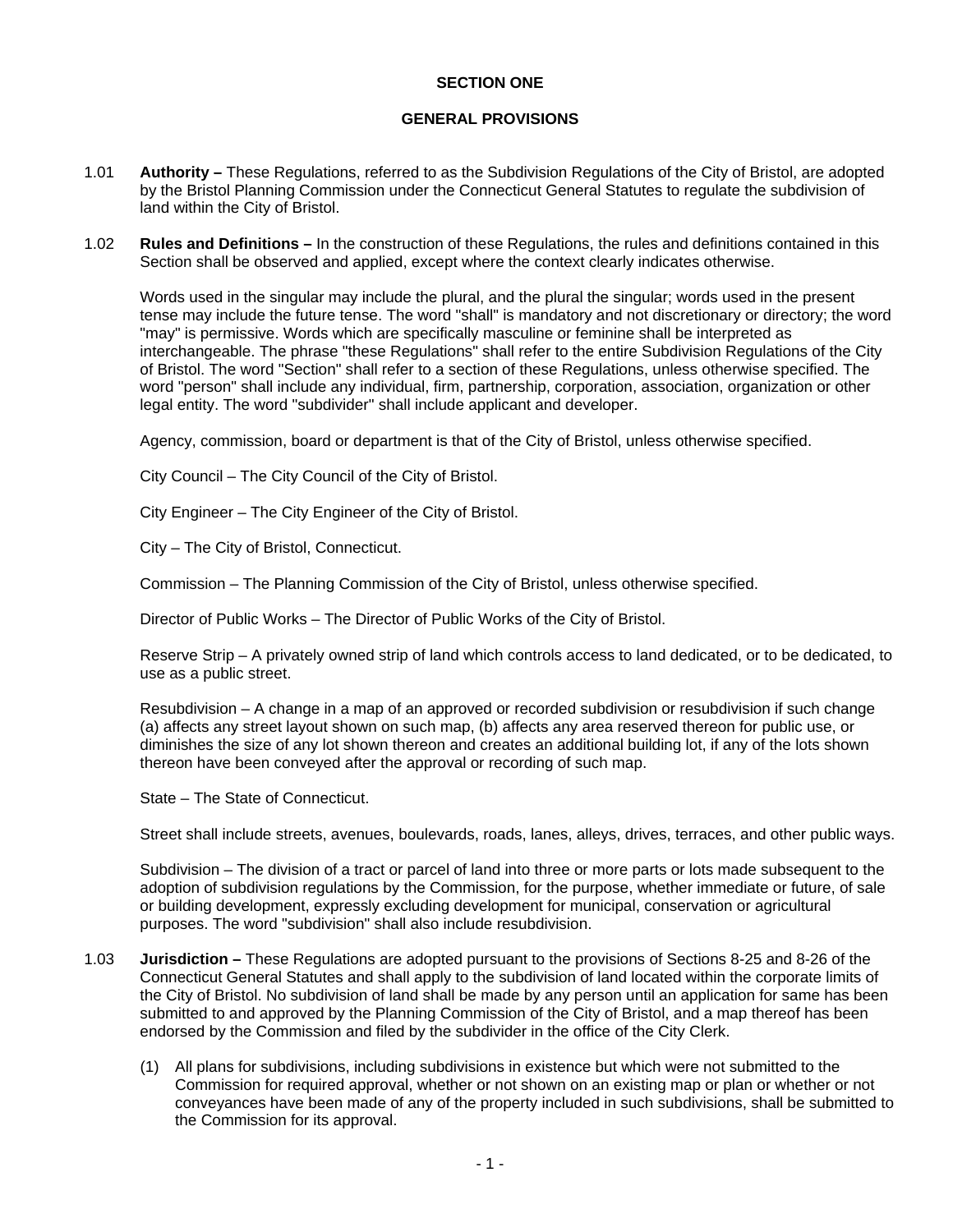- <span id="page-5-0"></span>(2) The Commission shall have the authority to determine whether the existing division of any land constitutes a subdivision or resubdivision under the provisions of these Regulations.
- (3) The Commission shall not be required to consider an application for subdivision approval while another application for subdivision approval of the same or substantially the same tract is pending before the Commission. For the purposes of this Section, an application shall not be considered "pending before the Commission" if the Commission has rendered a decision with respect to such application and such decision has been appealed to the Superior Court.
- 1.04 **Purpose** These Regulations are adopted for the following purposes:
	- (1) To protect and provide for the public health, safety and welfare of the City.
	- (2) To guide the future growth and development of the City in accordance with the Plan of Conservation and Development for the City.
	- (3) To guide public and private policy and action in order to provide adequate and efficient transportation, water, sewer, parks, schools and other public facilities.
	- (4) To provide for the beneficial relationship between the uses of land and buildings and the circulation of traffic throughout the City so that proposed streets shall be in harmony with existing and proposed streets, especially as regards safe intersections, and shall be so arranged and of such width as to provide an adequate and convenient system for present and future traffic needs.
	- (5) To establish reasonable standards of design and procedures for subdivisions in order to further the orderly layout and use of land and to ensure proper legal descriptions and monumenting of subdivided land.
	- (6) To ensure that public facilities are available and have adequate capacities to serve the proposed subdivision.
	- (7) To prevent the pollution of air, streams, rivers and water bodies; to assure the adequacy of drainage facilities; to safeguard the water table; and to encourage the wise use and management of natural resources throughout the City in order to preserve the integrity, stability and beauty of the City and the value of the land.
	- (8) To preserve the natural beauty and topography of the City and to ensure appropriate development with regard to these natural features.
	- (9) To encourage energy efficient patterns of development and land use, use of solar and other renewable forms of energy, and energy conservation.

#### 1.05 **Interpretation, Conflict and Separability**

- (1) **Interpretation** In their interpretation and application, the provisions of these Regulations shall be deemed to be the minimum requirements for the promotion of the public health, safety and welfare.
- (2) **Conflict** These Regulations are not intended to interfere with or abrogate any other regulation, ordinance, rule, statute or provision of law. Where any provision of these Regulations imposes restrictions different from those imposed by any other provisions of these or other regulations, ordinances, rules, statutes or other provisions of law, whichever provisions are more restrictive or impose higher standards shall control.
- (3) **Separability** If any section, subsection, sentence, clause, phrase or portion of these Regulations is for any reason held invalid or unconstitutional by any court of competent jurisdiction, such portion shall be deemed a separate, distinct and independent provision, and such holding shall not affect the validity of the remaining portions hereof.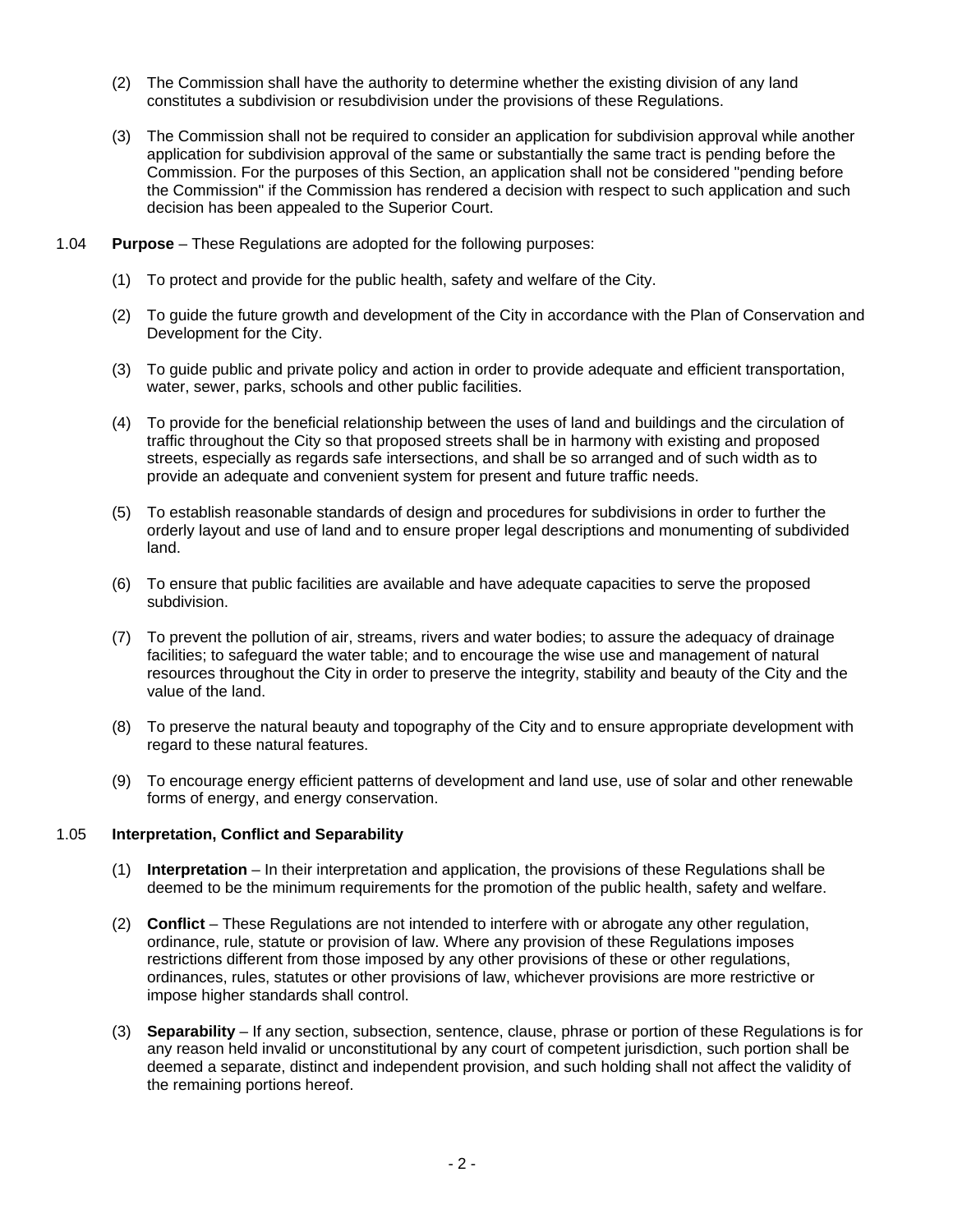- <span id="page-6-0"></span>1.06 **Waiver** – The Commission may waive certain requirements of these Regulations by a three-quarters affirmative vote of all its members, if it finds that all of the following conditions have been satisfied:
	- (1) The waiver has been specifically requested in writing by the subdivider;
	- (2) Conditions exist which adversely affect the subject property and which are not generally applicable to other property in the area;
	- (3) In the absence of a waiver, one or more requirements of these Regulations cannot be satisfied;
	- (4) The requested waiver is the minimum deviation necessary from these Regulations to permit the subdivision of the subject property; and,
	- (5) The granting of the waiver shall not have a significant adverse effect on adjacent property or on the public health, safety and welfare.

In granting a waiver, the Commission shall state upon the record its reasons for which such a waiver was granted.

- 1.07 **Penalties** Any person making any subdivision of land without the approval of the Commission shall be fined not more than five hundred dollars for each lot sold, offered for sale or so subdivided.
- 1.08 **Conditions** Regulation of the subdivision of land and the attachment of reasonable conditions to same is a valid exercise of the regulatory power delegated by the State to the City. The subdivider shall have the duty to comply with reasonable conditions imposed by the Commission to protect the public health, safety and welfare.
- 1.09 **Self-Imposed Restrictions** If the subdivider places restrictions on any of the land being subdivided which are greater than those required by the City's Zoning Regulations or these Regulations, such restrictions or reference thereto shall be indicated on the subdivision map.
- 1.10 **Tracts Crossing Municipal Boundaries** Whenever direct access to a subdivision is required across land which is located outside of the City's boundaries, the Commission may request documentation from the subdivider that the access is legally established and that the access road is adequately improved, or that a performance guarantee has been posted to assure adequate improvements.

In general, lot lines shall be laid out so as not to cross municipal boundary lines.

- 1.11 **Applications Involving Inland Wetlands and Watercourses** If an application for subdivision approval involves land regulated as an inland wetland or watercourse, the subdivider shall submit an application to the Inland Wetlands and Watercourses Agency no later than the day the application is filed for the subdivision. The Planning Commission shall not render a decision until the Agency has submitted a report with its final decision to the Planning Commission. In making its decision, the Planning Commission shall give due consideration to the report of the Agency.
- 1.12 **Character of the Land** Land to be subdivided shall be of such character that it can be used for building purposes without danger to health or public safety. Land which the Commission finds to be unsuitable in its present condition for building purposes because of flooding, inadequate drainage, steep slopes, depth to bedrock, erosive soils, utility easements or similar features which might pose a threat to the public health, safety or welfare shall not be approved for subdivision unless adequate provisions are made by the subdivider to mitigate the unsuitable conditions in a manner satisfactory to the Commission.
- 1.13 **Amendments** The Commission, either on its own initiative or by the petition of others, may amend these Regulations. The Commission shall hold a public hearing on all proposed amendments to these Regulations, shall decide thereon, and shall give notice of its decision as required by the provisions of Section 8-25 of the Connecticut General Statutes relative to the adoption of subdivision regulations.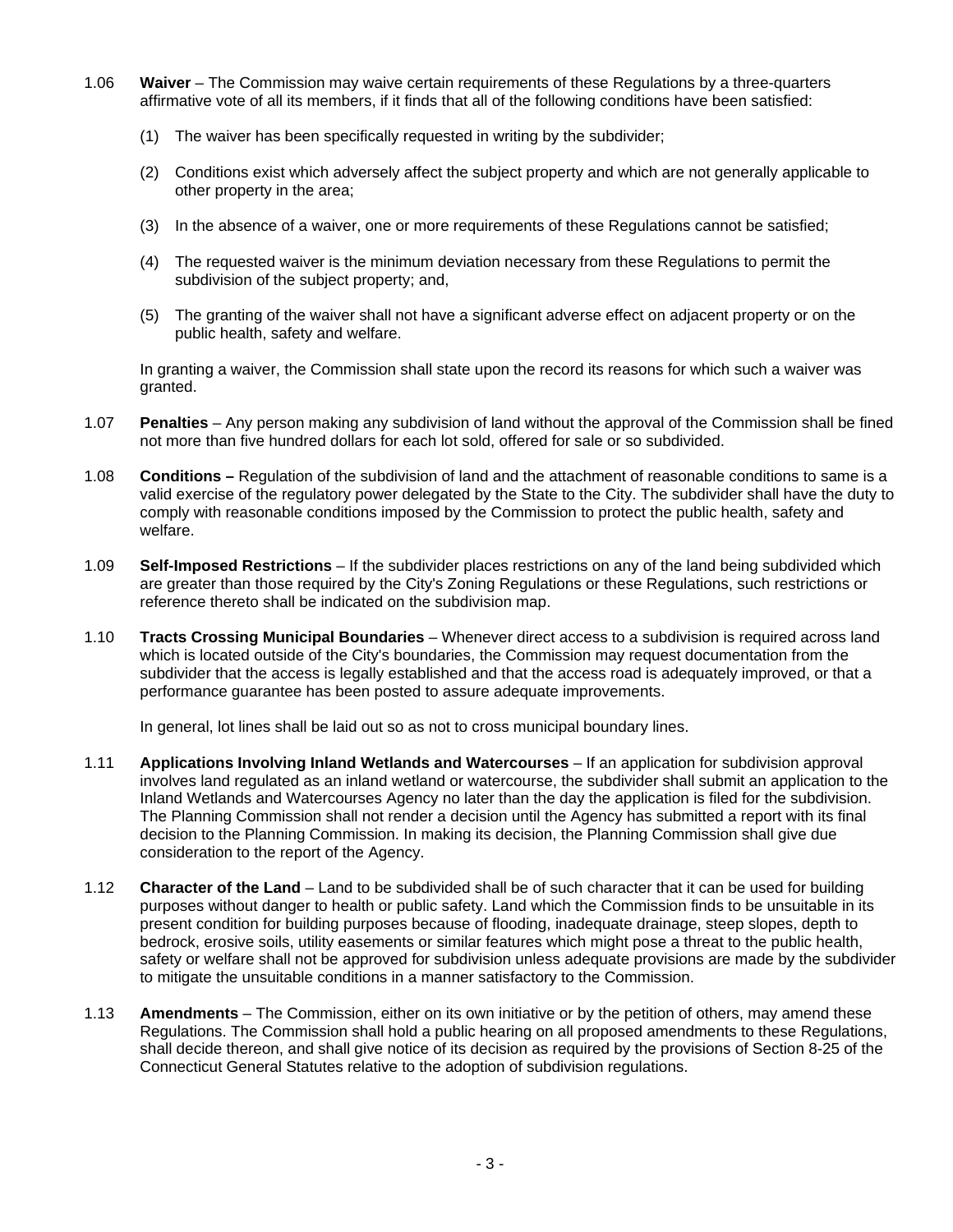<span id="page-7-0"></span>1.14 **Effective Date** – The effective date of these Regulations shall be September 10, 1996. These Regulations shall supersede the subdivision regulations previously adopted by the Commission on June 15, 1966, including any amendments thereto.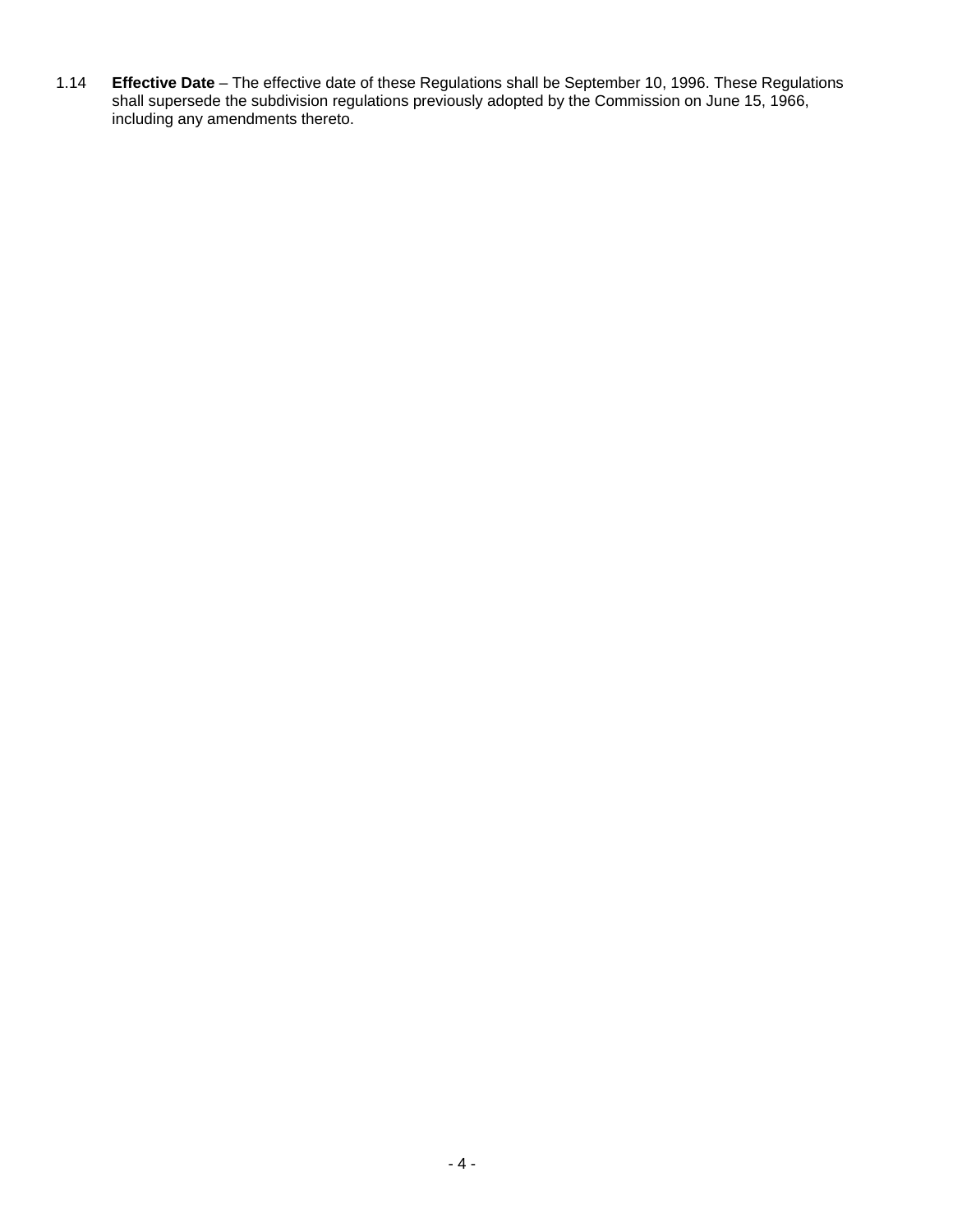#### **SECTION TWO**

#### **APPLICATION REQUIREMENTS AND PROCEDURES**

<span id="page-8-0"></span>2.01 **Application Submission** – All applications, maps, plans, documents and data required by these Regulations shall be submitted to the City Planner's Office. The date of receipt of such applications shall be determined in accordance with the Connecticut General Statutes.

The subdivider is encouraged to become familiar iin advance with all State and City regulations relative to health, buildings, streets and other pertinent data so as to become thoroughly aware of the obligations and standards expected. The subdivider is encouraged to thoroughly understand these Regulations and the requirements contained herein and the City's Plan of Conservation and Development.

- 2.02 **Public Hearing** The Commission may hold a public hearing on any application for subdivision approval if, in its judgment, the specific circumstances require such a hearing. The Commission shall hold a public hearing on any application for resubdivision approval.
- 2.03 **Informal Consideration** Prior to submission of a formal application for subdivision approval, the prospective subdivider may submit an informal subdivision plan to the Commission and/or to City staff for the purpose of preliminary discussion only. The plan may be general in nature but should contain sufficient information to allow the Commission or City staff to conduct a preliminary review. Any comments or suggestions regarding the informal plan by the Commission or City staff shall not be construed as a form of approval and shall not be binding upon the Commission should a formal application for subdivision approval subsequently be filed.
- 2.04 **Submission Requirements** An application for subdivision approval shall not be considered complete unless all of the following plans and other data have been submitted:
	- (1) **Application Form** Application for subdivision approval shall be made in writing on forms provided by the Commission. Applications shall be signed by the subdivider or the subdivider's lawful agent, as well as by the property owner or the property owner's lawful agent.
	- (2) **Filing Fee** An application fee shall be submitted in the amount specified in the schedule of fees adopted by the Commission.
	- (3) **Record Subdivision Map** A subdivision map conforming to the requirements of Section 4.01.(2) of these Regulations.
	- (4) **Soil Erosion and Sediment Control Plan**  A soil erosion and sediment control plan conforming to the requirements of Section 4.01.(8) of these Regulations.
	- (5) **Plan and Profile Drawings** Plan and profile drawings and typical cross-sections of all proposed streets, storm drains, sanitary sewers, catch basins, manholes, ditches, watercourses, headwalls, gutters, sidewalks, curbs, bridges, culverts and other structures and improvements, conforming to the requirements of Section 4.01.(6) of these Regulations.
	- (6) **Grading Plan** A grading plan conforming to the requirements of Section 4.01.(4) of these Regulations.
	- (7) **Lot Grading Plan** A lot grading plan conforming to the requirements of Section 4.01.(5) of these Regulations.
	- (8) **Street Layout Plan** A street layout plan conforming to the requirements of Section 4.01.(7) of these Regulations.
	- (9) **Sanitation Report** Documentation that the tract: (a) can be connected to an operational public sanitary sewer, or (b) has suitable physical characteristics to adequately satisfy all the requirements of both the Bristol-Burlington Health District and the Connecticut Department of Public Health for subsurface sewage disposal.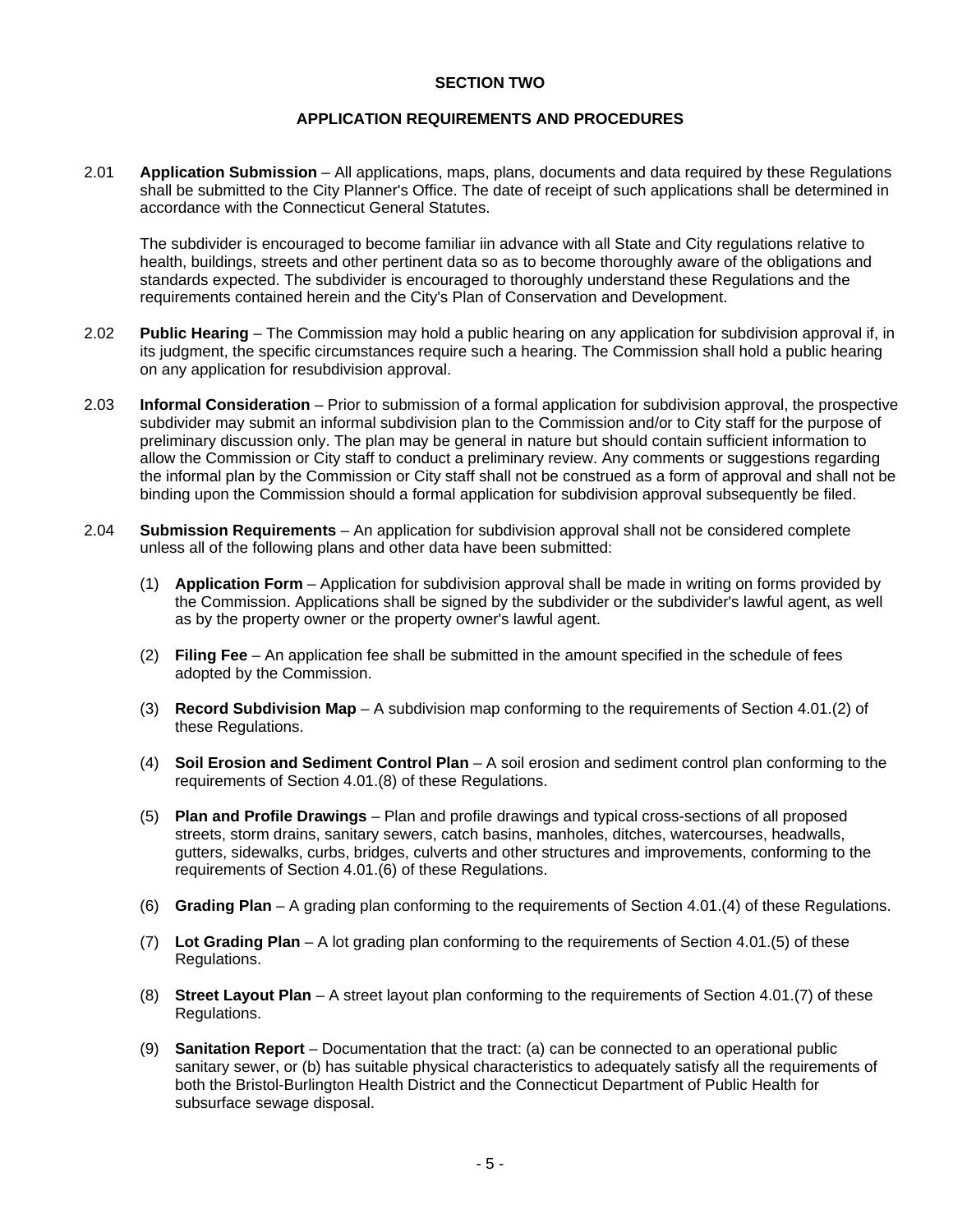- <span id="page-9-0"></span>(10) **Hydrological Report** – Documentation of the design of the storm drainage system, including special structures, prepared by a professional engineer registered and licensed to conduct business in the State. At a minimum, the report shall include the following:
	- a. Base map used to determine watershed and drainage patterns, including downstream runoff areas affected by the storm water runoff from the subdivision.
	- b. Methodology used to compute runoff and pipe sizes.
	- c. A plan for the perpetual maintenance and care of any permanent storm water control structures (e.g., detention ponds, retention ponds, dams, drainage ditches, storm water drains, etc.).
- (11) **Additional Information** Other data as may be required from the subdivider in order to establish that the proposed subdivision complies with these Regulations.
- 2.05 **Consideration of Proposed Subdivision** After the above application submission requirements have been met to the satisfaction of the Commission, consideration shall be given to the application as follows:
	- (1) **Hearing** If a public hearing is required, notice of the hearing shall be given as required by law. Additionally, the subdivider shall be required to post a notice on the property of the pending public hearing. Posting of the property shall be in accordance with the following:
		- a. A minimum of one sign shall be posted facing each street on which the property has frontage. Signs shall also be so posted approximately every 200 feet along the street frontage of the subject property. There shall be a minimum of two signs posted on corner and through lots, one facing each street. In those cases where the subject property does not have frontage on or is not otherwise readily visible from a street, the sign shall be posted in a location deemed suitable by the Zoning Enforcement Officer.
		- b. Signs shall be posted no more than five feet from the street line and shall be visible and readable from the street for the entire time of the required posting.
		- c. Signs shall be posted at least 12 days before the hearing and shall be removed within 5 days after the completion of the hearing.
		- d. Signs shall be prepared and posted by the subdivider at his/her own expense.
		- e. The minimum size of the sign shall be two feet by two feet. Printed lettering shall be black on a yellow background. All letters shall be capital, 1 inch high. The wording shall be as follows:

NOTICE OF HEARING THIS PROPERTY PURPOSE: SUBDIVISION PLACE: CITY HALL TIME: PM DATE

- (2) **Review by Others** To assist with its review of an application for subdivision approval, the Commission may refer such application to any department, agency or official it deems appropriate, to review and comment upon those technical matters which are the concern or responsibility of such department, agency or official.
- (3) **Decision** The Commission shall approve, modify and approve or disapprove an application for subdivision approval within the period of time permitted under Section 8-26d of the Connecticut General Statutes. Notice of the Commission's decision shall be as per the requirements of Section 8-26 of the Connecticut General Statutes.
- (4) **Approval** The Commission shall approve the subdivision if it determines that the subdivision map and plans and accompanying documents and data conform to these Regulations.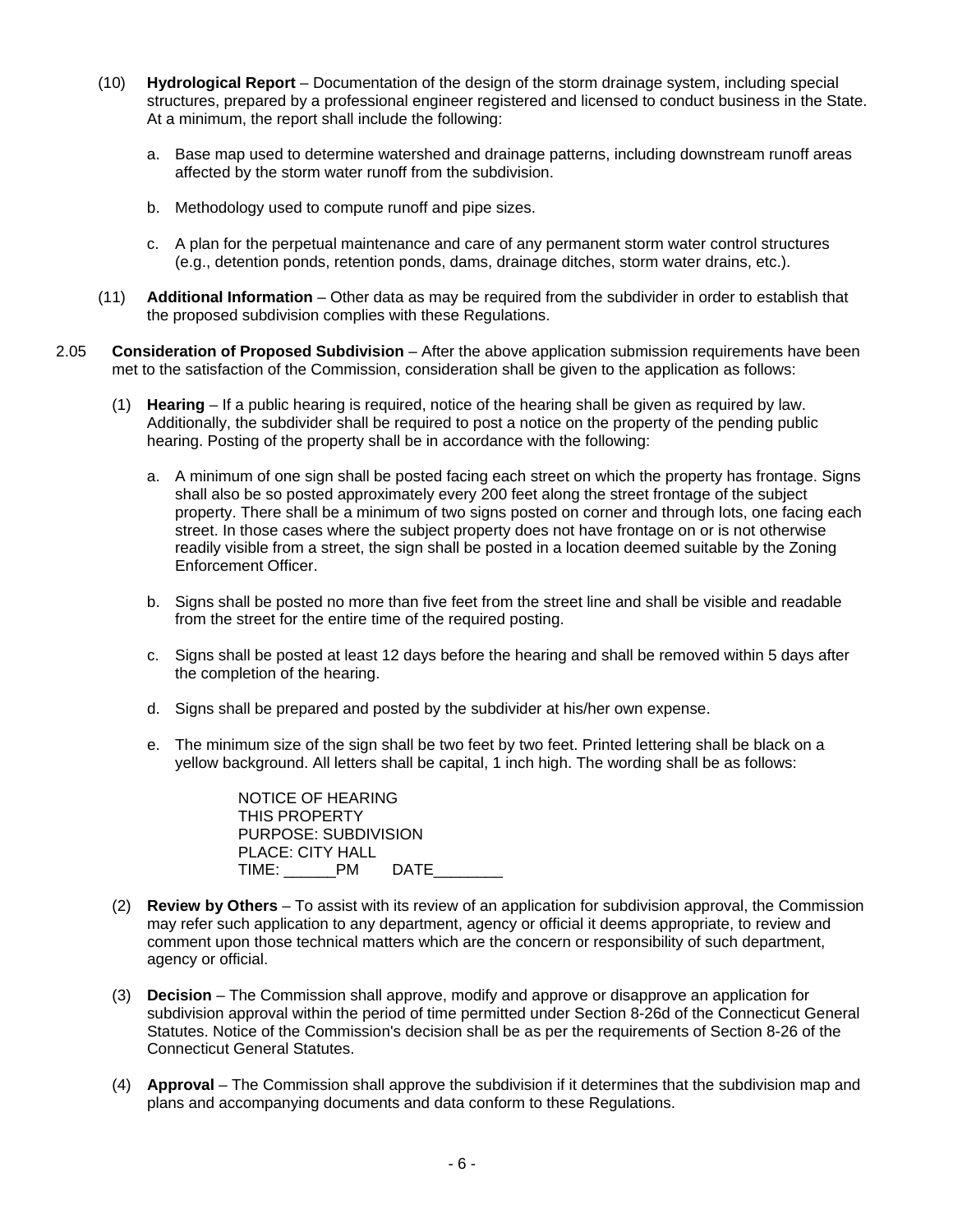In approving the subdivision, the Commission may attach such conditions as it deems necessary to modify the subdivision map, plans or documents so as to meet the requirements of these Regulations.

- <span id="page-10-0"></span>2.06 **Filing and Recording** – The approved record subdivision map shall be filed or recorded by the subdivider at his/her own expense in the office of the City Clerk within 90 days after the time for taking an appeal from the action of the Commission has elapsed or, in the event of an appeal, within 90 days after the termination of such appeal by dismissal, withdrawal or judgment in favor of the subdivider. Any map not so filed or recorded within the prescribed time shall become null and void, except that the Commission may extend the time for such filing for two additional periods of 90 days, and the map shall remain valid until the expiration of the extended time.
	- (1) **Delivery of Record Subdivision Map** The approved record subdivision map shall be delivered to the subdivider for filing or recording not more than 30 days after the time for taking an appeal from the action of the Commission has elapsed or, in the event of an appeal, not more than 30 days after the termination of such appeal by dismissal, withdrawal or judgment in favor of the subdivider.
	- (2) **Endorsement of Record Subdivision Map**  Approval of the subdivision shall be signified by endorsement of the signature of either the Chairman or Secretary of the Commission on the record subdivision map. No such map shall be filed or recorded by the City Clerk until its approval has been endorsed thereon by the Chairman or Secretary of the Commission, and the filing or recording of a record subdivision map without such endorsement shall be void.
	- (3) **Effective Date of Subdivision Plan**  The date on which the Commission votes to approve the subdivision shall be the date on which the approval of the subdivision plan becomes effective.
- 2.07 **Completion of Public Improvements**  Prior to the filing of the approved record subdivision map as required by Section 2.06 of these Regulations, the subdivider shall either complete all public improvements in accordance with the provisions of Section 5 of these Regulations or post a performance guarantee with the Commission in accordance with Section 3.01 of these Regulations.
- 2.08 **Conditional Approval** In lieu of the subdivider either completing the public improvements or posting a performance guarantee with the Commission as required by Section 2.07 of these Regulations, the Commission may allow the approved record subdivision map to be filed in the office of the City Clerk with a conditional approval endorsed thereon.
	- (1) **Conditions** Upon the occurrence of either (1) the actual construction, installation and maintenance of the public improvements by the subdivider or (2) the posting of a performance guarantee with the Commission as provided in Section 3.01 of these Regulations, the Chairman or Secretary of the Commission shall endorse a final approval on the record subdivision map, and such map shall be filed and recorded in the office of the City Clerk, as required by these Regulations.
	- (2) **Expiration Date** A record subdivision map with a conditional approval endorsed thereon shall lapse 24 months from the date it is approved. However, the subdivider may apply for and the Commission may grant a renewal of such conditional approval for up to three additional periods of 12 months each following the end of the original 24-month period.
	- (3) **Renewal of Conditional Approval** If a record subdivision map has only a conditional approval endorsed thereon at the end of five years from the original date of its approval, the subdivider may apply for and the Commission may grant one or more renewals of such conditional approval, provided that the total of all such renewals shall not exceed an additional five years.
	- (4) **Penalties** Any person who, prior to the final approval of a subdivision plan, transfers title to any lot subdivided pursuant to a conditional approval shall be fined not more than \$1,000 for each lot transferred. Nothing in these Regulations shall be construed as authorizing the marketing of any lot prior to the granting or renewal of a conditional approval**.**
- 2.09 **Completion of Subdivision** Any person making any subdivision of land shall complete all work in connection with such subdivision within five years after the approval of the plan for such subdivision; the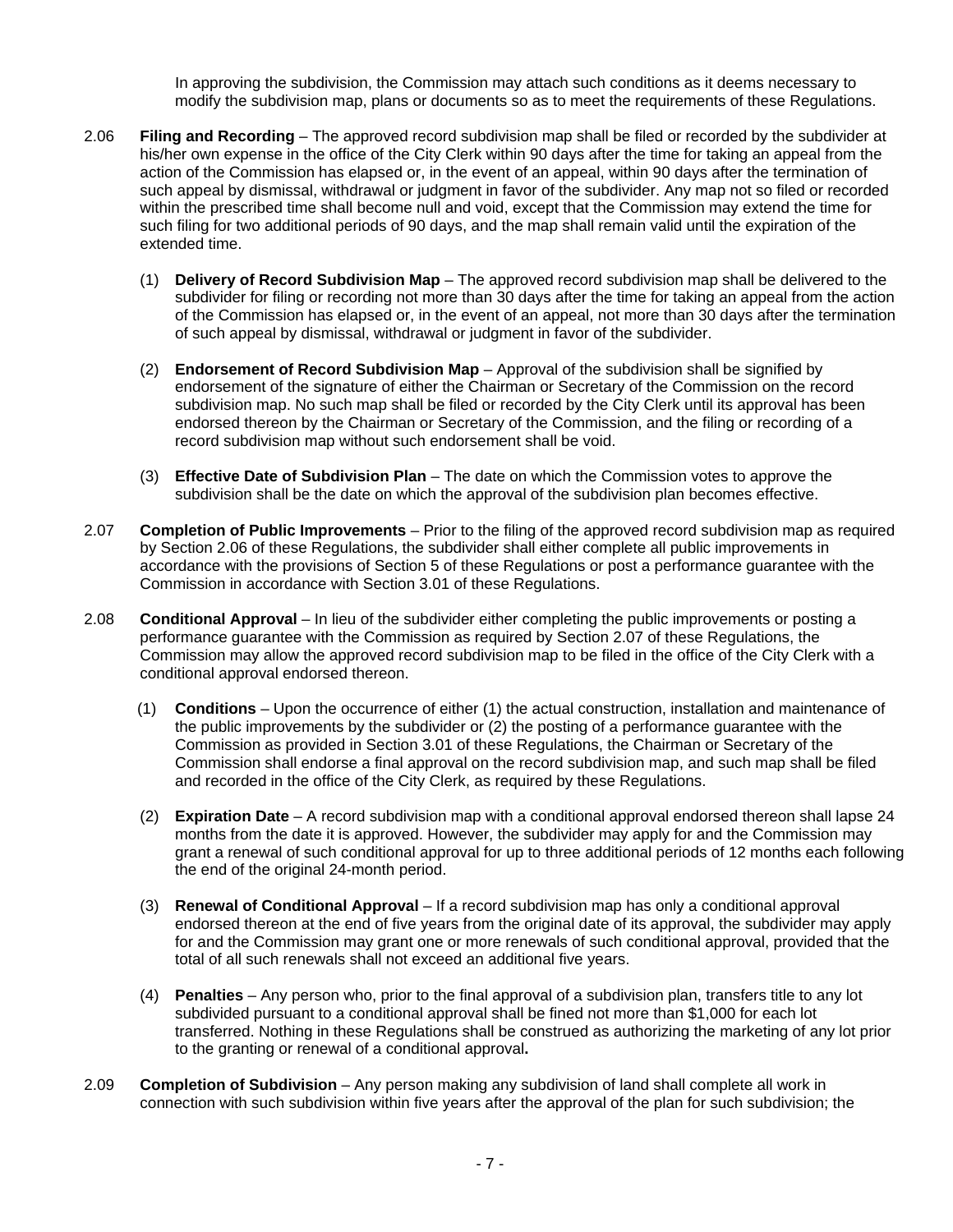<span id="page-11-0"></span>Commission's endorsement of approval on the plan shall state the date on which such five-year period expires.

- (1) **Extensions** The subdivider may apply for and the Commission may grant one or more extensions of the time to complete all or part of the work in connection with such subdivision, provided that the time for all extensions shall not exceed ten years from the date the subdivision was approved. If the Commission grants an extension of an approval, it may condition the approval on a determination of the adequacy of the amount of the performance guarantee posted under Section 3.01 of these Regulations securing to the City the actual completion of the work.
- (2) **Expiration of Approval** Failure to complete all work within such five-year period or any extension thereof shall result in automatic expiration of the approval of such plan, provided the Commission shall file on the land records of the City notice of such expiration and shall state such expiration on the subdivision map on file in the office of the City Clerk. No additional lots shall be conveyed by the subdivider or his/her successor in interest as such subdivider except with the approval by the Commission of a new application for subdivision approval of the subject land. If lots have been conveyed during such five-year period or extension thereof, the Commission shall call the performance guarantee to the extent necessary to complete the bonded improvements and utilities required to serve those lots.
- (3) **Phased Development of Subdivision** When the number of lots or the complexity of public improvements so warrants, the Commission may require that a subdivision be developed in phases to ensure the timely provision of such improvements. Each phase of the subdivision shall be shown on the subdivision plan and shall be substantially completed prior to the issuance of building permits or Zoning permits for subsequent phases. For the purposes of this section, "substantially completed" shall mean the installation of all required utilities and the construction of the proposed streets and sidewalks with the exception of the second course of pavement. The City Engineer shall be responsible for monitoring the phased development of subdivisions to ensure compliance with this Section.
- (4) **Definition of Work** For the purposes of this Section, "work" shall mean all physical improvements required by the approved plan other than the staking out of lots, including but not limited to the construction of streets, storm drainage facilities and water and sewer lines, the setting aside of open space and recreation areas, installation of telephone and electric services, planting of trees or other landscaping, and installation of retaining walls or other structures.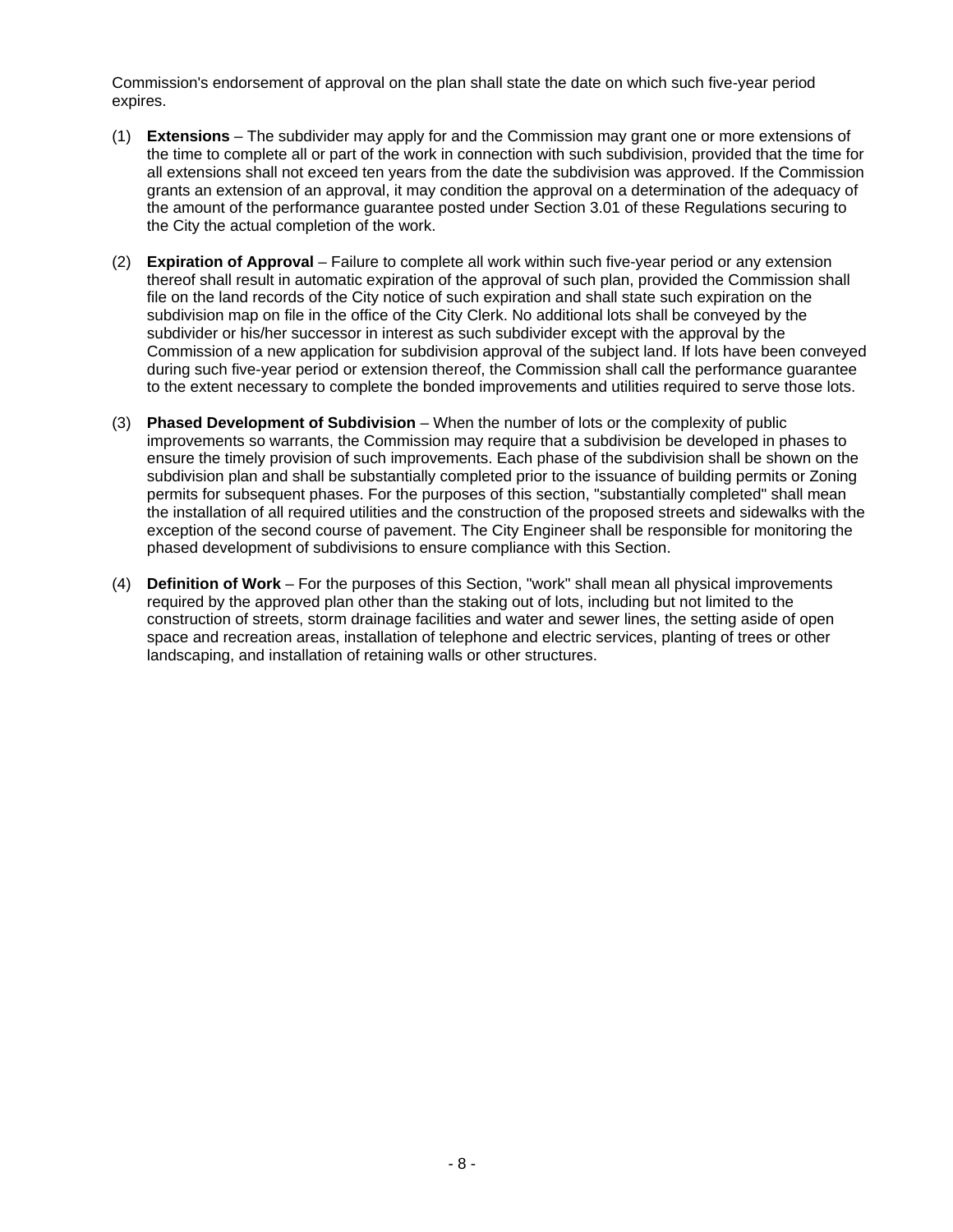#### **SECTION THREE**

#### **ASSURANCE FOR COMPLETION & MAINTENANCE OF IMPROVEMENTS**

- <span id="page-12-0"></span>3.01 **Performance Guarantees** – Except as otherwise provided in Section 2.08 of these Regulations, a performance guarantee may be posted by the subdivider with the Commission at any time prior to the completion of all approved subdivision improvements and utilities. Such performance guarantee shall guarantee the satisfactory completion of all street improvements, storm drainage, sanitary sewers, water supply and any other required improvements.
	- (1) **Extensions** Upon written notification by the subdivider of his/her inability to complete the public improvements within the prescribed time and the reasons therefor, the Commission may extend the time for completion of such improvements for additional periods if it deems the reasons for incompletion a just cause. The original performance guarantee shall remain in force during such extension.

If the Commission denies an extension of time for the completion of the public improvements, the Commission shall so notify the Chief Building Official, who shall be requested to withhold building permits and certificates of occupancy until such improvements are completed to the satisfaction of the Commission.

- (2) **Form** The performance guarantee shall be in a form and with surety acceptable to the Commission. The performance guarantee may be in one or more of the following forms:
	- a. Cash, or a check payable to the City of Bristol, to be placed on deposit with the City.
	- b. A surety bond from a surety company licensed to conduct business in the State of Connecticut.
	- c. An irrevocable letter of credit from a bank chartered to conduct business in the State of Connecticut.
	- d. A savings passbook or statement savings account in the name of the City of Bristol to be held in escrow by the City, together with a letter from the subdivider stating that the passbook is being provided in accordance with the approved subdivision plan and may be drawn against by the City, if necessary.
- (3) **Amount** The performance guarantee shall be in an amount equal to 110 percent of the cost of the improvements required by the Commission. The cost of such improvements shall be estimated by the subdivider using all available data to give a true and reasonable cost. The estimated cost shall be submitted to the City Engineer for review and acceptance.
- 3.02 **Failure to Complete Improvements** When a performance guarantee has been posted and the public improvements have not been installed within the terms of such guarantee, the Commission may, after 10 days written notice to the subdivider, call that portion of the performance guarantee necessary to complete such improvements for acceptance.
- 3.03 **Partial Release of the Performance Guarantee**  When and if the City Engineer determines that a substantial portion of the public improvements called for in the final plan approved by the Commission has been completed, the City Engineer may recommend to the Commission one or more partial releases of the performance guarantee, the balance to be sufficient to complete any remaining public improvements. In no case shall the performance guarantee be reduced below 15 percent of the original amount of the performance guarantee.
- 3.04 **Release of the Performance Guarantee** The performance guarantee shall not be released until the following conditions have been met:
	- (1) The Board of Public Works and the Commission have been satisfied that the required street improvements, storm drainage, sanitary sewers, water system and all other improvements required by the Commission have been completed in conformance with these Regulations and the specifications of the City.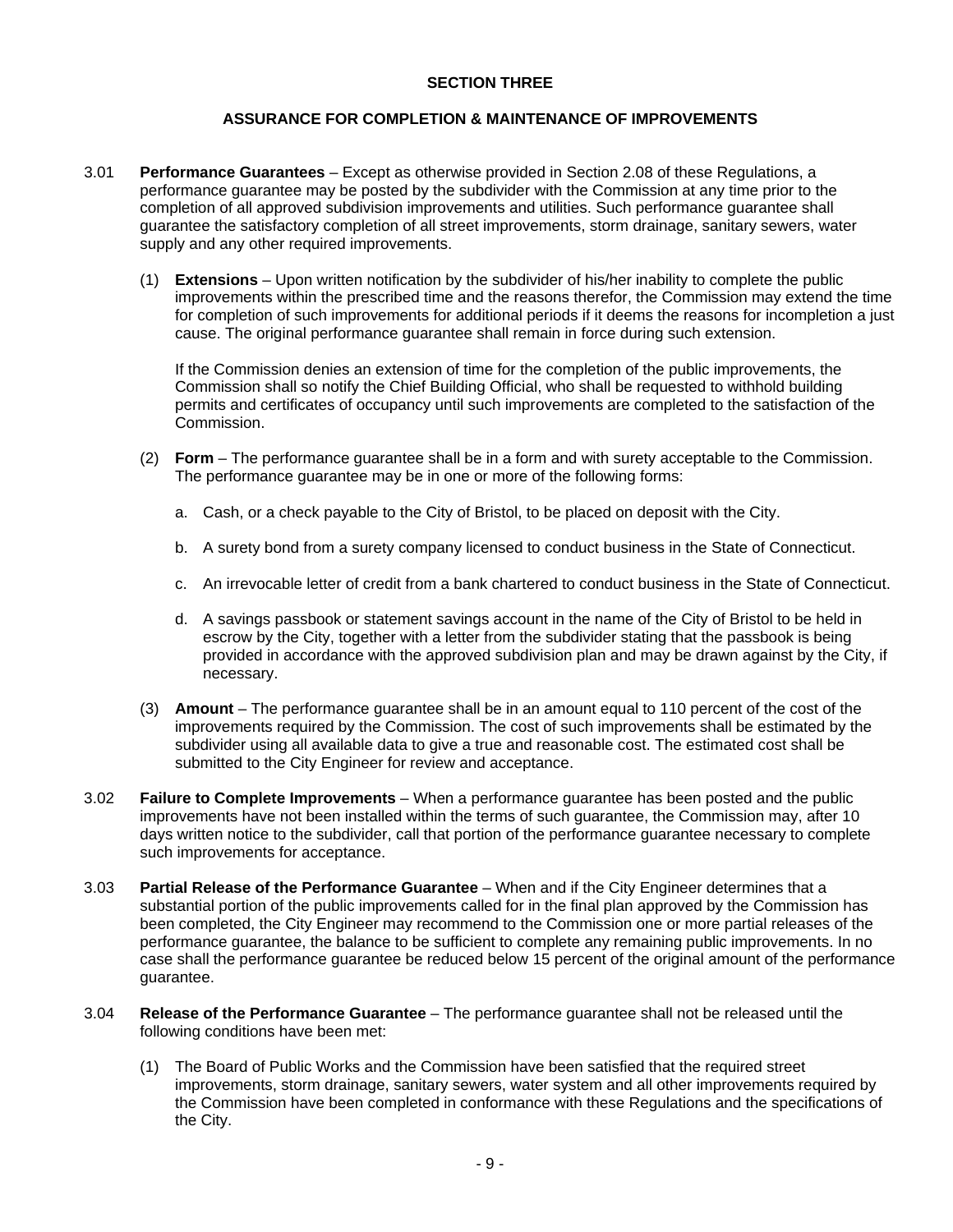- <span id="page-13-0"></span>(2) The City Council has accepted the streets.
- (3) All deeds covering the transfer of land for public use, all easements, rights-of-way and rights to drain onto, through or across private property have been filed in the office of the City Clerk.
- (4) The subdivider has submitted "as built" drawings to the City Engineer.
- (5) A maintenance guarantee has been posted in accordance with Section 3.05 of these Regulations.
- 3.05 **Maintenance Guarantee**  Before the release of the performance guarantee or, if the public improvements are satisfactorily completed without the posting of a performance guarantee, the Commission shall require the subdivider to post a maintenance guarantee. The maintenance guarantee shall be in an amount of \$5,000 or 15 percent of the value of the bondable improvements, whichever is greater, as required by the City Engineer and in one of the forms specified above for performance guarantees. The maintenance guarantee shall remain in effect for a period of one year from the date of street acceptance by the City Council and shall be a guarantee that any damage to the accepted street and its appurtenances shall be repaired and that, at the end of the one year, such street shall be in the condition it was when the street was accepted.
- 3.06 **Other Requirements** The procedures and requirements for the acceptance of public improvements associated with an approved subdivision shall be in accordance with the City's Street Ordinance and relevant provisions of the City Charter.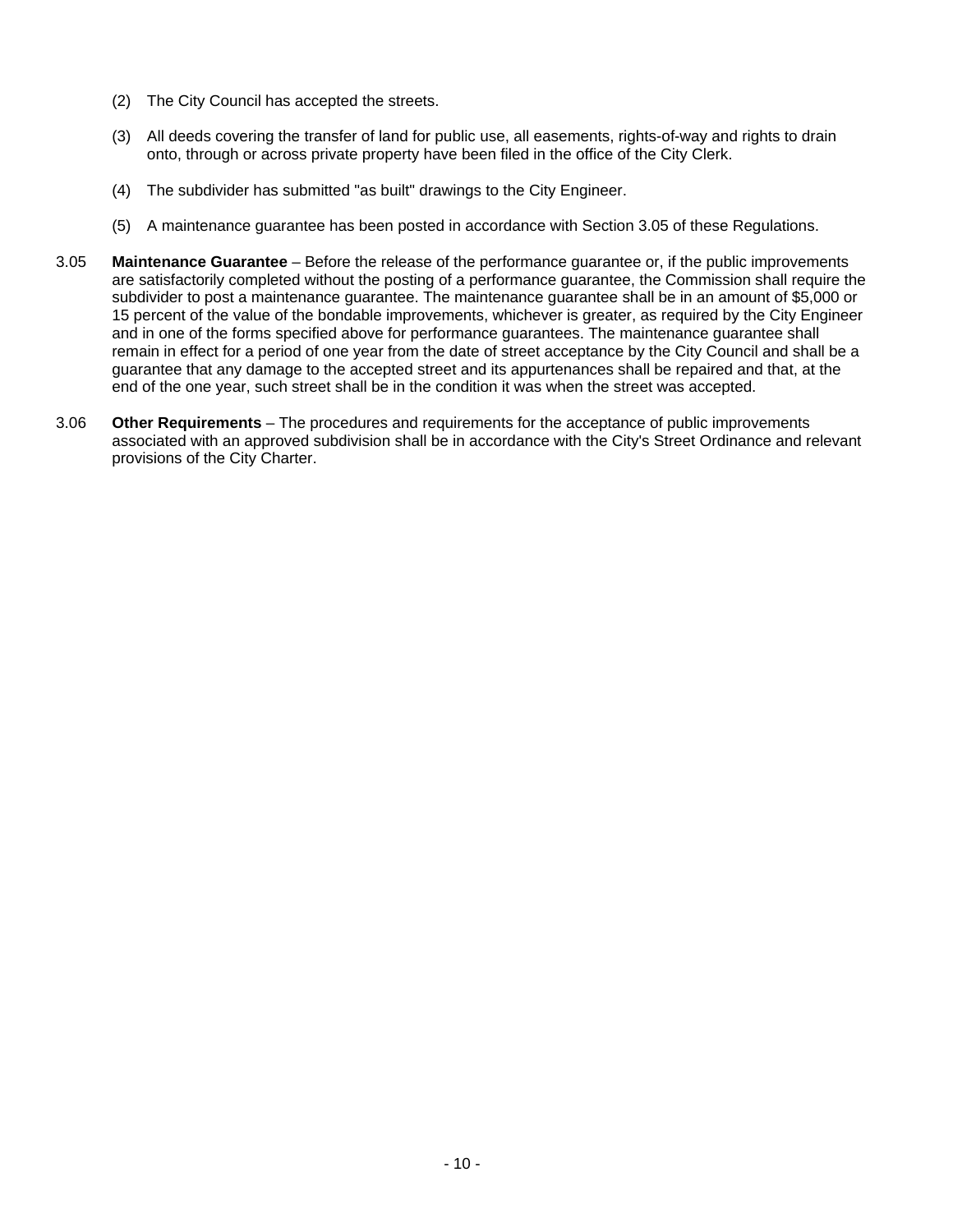#### **SECTION FOUR**

#### **STANDARDS FOR MAPS AND PLANS**

- <span id="page-14-0"></span>4.01 **General Requirements** – All plans and drawings submitted as part of the application for subdivision approval shall be based upon a Property Survey prepared to a minimum accuracy of Class A-2 in accordance with the "Minimum Standards for Surveys and Maps in the State of Connecticut," Sections 20-300b-1 through 20-300b-20 of the Regulations of Connecticut State Agencies (hereinafter referred to as the Code). As appropriate, all plans and drawings shall be certified, signed and sealed by a land surveyor and a professional engineer, each of whom shall be registered and licensed to conduct business in the State. Each plan shall indicate the type of survey on which it is based, the class of accuracy used and the intent of the plan.
	- (1) **Concept Plan** If the subdivider submits an application for subdivision approval for only a portion of a larger tract capable of being subdivided, he/she shall also submit a Concept Plan for the possible future subdivision of the entire tract. Such Concept Plan shall not be considered a subdivision plan as defined herein. The Concept Plan shall indicate the approximate outline and sequence of those portions of the tract for which subsequent subdivision plans may be submitted. The Concept Plan shall be drawn at a scale of not less than  $1" = 100'$  and, at a minimum, shall contain the following information:
		- a. Title block showing the name and location of the subdivision, the name of the property owner and the name of the subdivider.
		- b. Date; map scale; north point.
		- c. The names of all abutting property owners, abutting subdivisions and existing buildings on or adjacent to the tract.
		- d. Contours at 10-foot intervals; the location of all watercourses and drainage areas on or within 100 feet of the boundaries of the tract.
		- e. The proposed layout of lots, streets and open spaces; existing City streets adjacent to the tract; proposed intersections of streets in the tract with such City streets.
	- (2) **Record Subdivision Map** The Record Subdivision Map shall be prepared to meet the standards for a Subdivision or Resubdivision Map as defined in the Code and to a minimum accuracy of Class A-2, shall be drawn at a scale of 1" = 40' and, at a minimum, shall contain the following information:
		- a. Title block showing the name and location of the subdivision, the name of the property owner and the name of the subdivider.
		- b. Date; map scale; north point; date and nature of any revisions.
		- c. Key map at 1" = 800' showing the location of the tract relative to surrounding properties and streets.
		- d. Existing and proposed property and street lines; indication of adjoining property lines and street lines for a distance of 200 feet; the names of all abutting property owners.
		- e. Application number, approval date and nature of any other approvals of other boards or commissions (e.g., variance, inland wetlands permit).
		- f. Assessor's map and lot number of the tract; zoning district of the tract.
		- g. The following data for proposed street lines: dimensions on all lines to the hundredth of a foot; all bearings or deflection angles on all straight lines, and the central angle, tangent distance and radius of all arcs.
		- h. Any existing permanent structures or buildings and their disposition.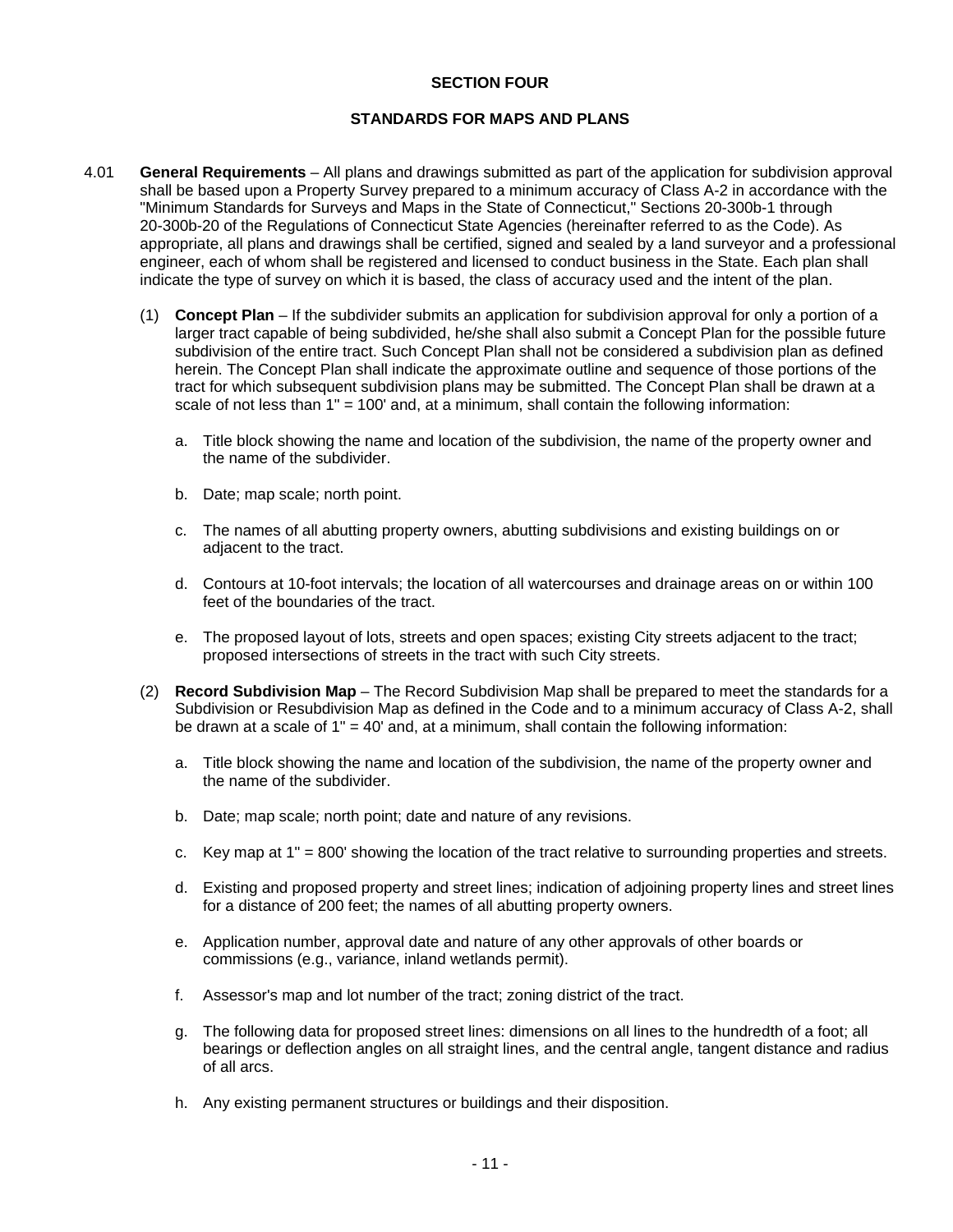- <span id="page-15-0"></span>i. Dimension, location and type of any existing and proposed easements or rights-of-way on or adjacent to the tract.
- j. Wetlands; floodplains; stream encroachment lines; existing and proposed watercourses, ponds and conservation areas.
- k. Proposed lots, including lot number, lot lines with accurate distances and bearings and the lot area in square feet or acres; the total area of the tract.
- l. Building setback lines in accordance with the City's Zoning Regulations.
- m. Existing and proposed streets and sidewalks, including curve data, rights-of-way and easements.
- n. Proposed radii of curvatures at street intersections.
- o. Proposed street names.
- p. Existing and proposed survey monuments, located in accordance with the requirements of Section 5.03.(12) of these Regulations.
- q. Proposed open spaces, parks or playgrounds, including lot number, lot lines with accurate distances and bearings and the lot area in square feet or acres.
- (3) **General Subdivision Map** A General Subdivision Map may be required by the Commission when the subdivision cannot be shown in full on a single 24-by-36 inch sheet. This map shall be drawn at a scale of 1" = 100' and, at the minimum, shall contain the following information:
	- a. Title block showing the name and location of the subdivision, the name of the property owner and the name of the subdivider.
	- b. Date; map scale; north point; date and nature of any revisions.
	- c. Existing and proposed property and street lines; indication of adjoining property lines and street lines for a distance of 200 feet; the names of all abutting property owners.
	- d. Any existing permanent structures or buildings and their disposition.
	- e. Dimension, location and type of any existing and proposed easements or rights-of-way on or adjacent to the tract.
	- f. Wetlands; floodplains; stream encroachment lines; existing and proposed watercourses, ponds and conservation areas.
	- g. Proposed lots, including lot number and lot lines.
	- h. Existing and proposed streets and sidewalks.
	- i. Proposed street names.
	- j. Proposed open spaces, parks or playgrounds, including lot number and lot lines.
- (4) **Grading Plan** The Grading Plan shall be drawn at a scale of 1" = 40', shall be based on USCGS or other City-approved datum and, at a minimum, shall contain the same information as that required on the Record Subdivision Map plus the following additional information:
	- a. Existing and proposed final contours, including spot elevations at high and low points, at intervals of not more than two feet for relatively level areas and at intervals of not more than five feet for steeper areas.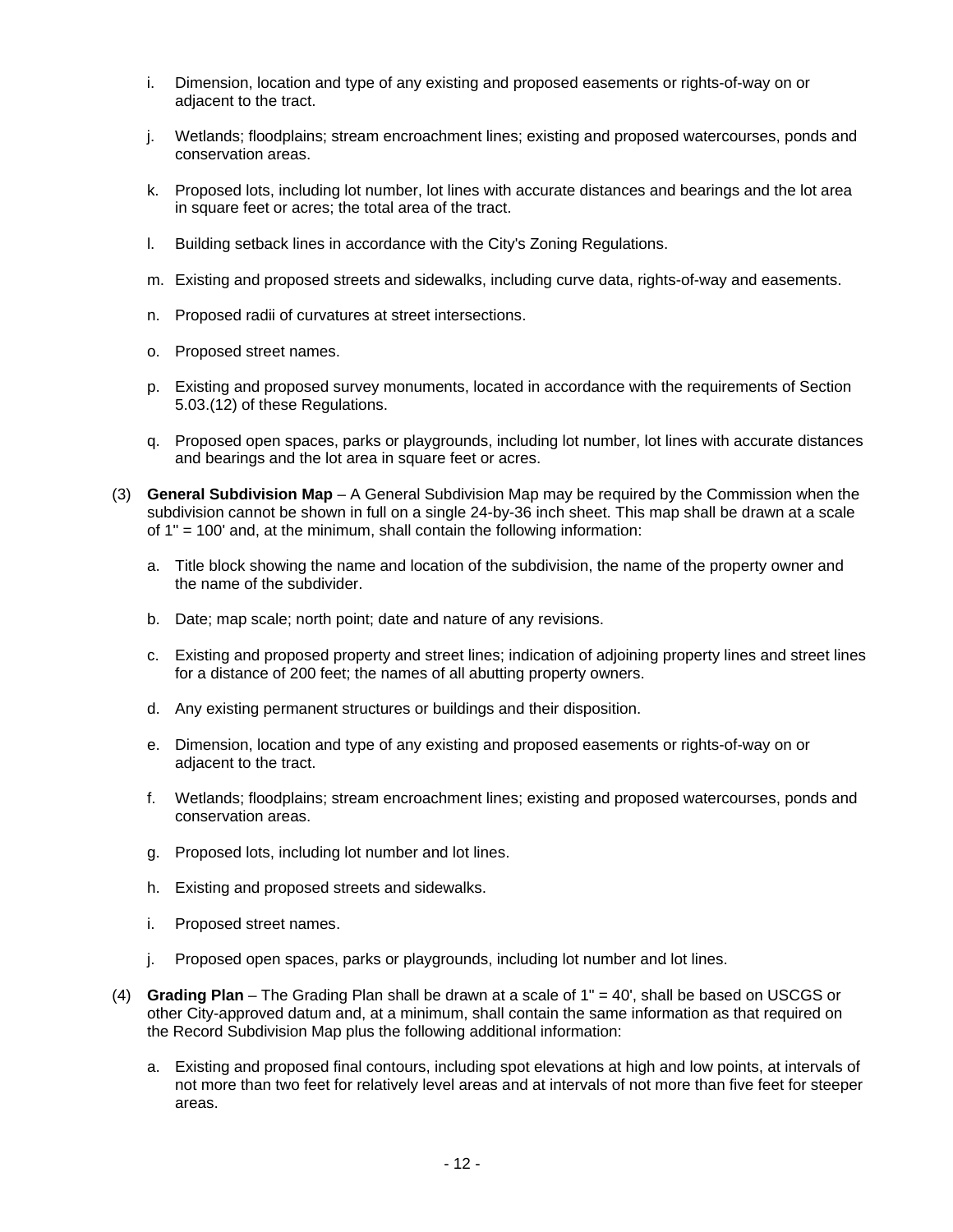- <span id="page-16-0"></span>b. Percolation test and test pit data as required by the Bristol-Burlington Health District.
- c. Proposed sanitary sewer lines and manholes.
- d. Proposed water lines.
- e. Proposed storm drainage lines, catch basins, manholes and culverts.
- f. Any existing natural features such as wooded areas (shown by foliage lines), major rock outcroppings and isolated specimen trees.
- g. Proposed fire hydrants.
- h. Any dominant vegetation and/or significant topographic features within 20 subdivider to obtain.
- i. Benchmark on USCGS or other City-approved datum.

For subdivisions involving two acres or less, the Grading Plan shall be prepared to a minimum topographic accuracy of T-2 as defined in the Code. For subdivisions larger than two acres, Classes T-3 or T-D may be used, but the subdivider shall be responsible for locating in the field existing streets, utilities, sidewalks and other significant feature to a minimum topographic accuracy of T-2.

- (5) **Lot Grading Plan** On lots with difficult topography, the Commission may require that a preliminary lot grading plan be submitted as part of the subdivision plan to show the feasibility of constructing a residence and driveway on such lots. Such plan shall include existing and proposed final contours, a footprint of a proposed building and a proposed driveway location. Such plan shall be drawn at a scale of  $1" = 40'.$
- (6) **Plan and Profile Drawings** Plan and profile drawings shall be drawn at a scale of 1" = 40' in plan, and 1" = 40' horizontal and 1" = 4' vertical in profile. Elevations shall refer to USCGS or other City-approved datum, and a benchmark of same shall be shown on each drawing. These drawings, at a minimum, shall contain the following information:
	- a. The layout of proposed streets in both plan and profile, coordinated by stations, indicating the rightof-way dimensions as shown on the Record Subdivision Map; the width of the right-of-way; the width of the pavement; existing and proposed center line grade lines with stations every 50 feet; vertical curve elevations at the beginning of the curve, end of the curve, intersection of the tangent lines and intermediate points every 50 feet; percent of grade; and length of vertical curves.
	- b. A typical street cross-section indicating right-of-way, pavement structure, curbs, sidewalks and backof-walk grading.
	- c. All drainage, sanitary sewer and utility lines, fire hydrants, street lights and easements; other rightsof-way; the location, size, type, length, slope and invert elevations of all existing and proposed drainage structures; and sanitary sewer facilities with manholes.

Where required by the Commission, street intersections shall be drawn at a larger scale, to show proposed grading in greater detail.

- (7) **Street Layout Plan** The Street Layout Plan shall be drawn at a scale of 1" = 100' and, at a minimum, shall contain the following information:
	- a. Title block showing the name and location of the subdivision, the name of the property owner and the name of the subdivider.
	- b. Date; map scale; north point; date and nature of any revisions.
	- c. Proposed lots, including lot number and lot lines.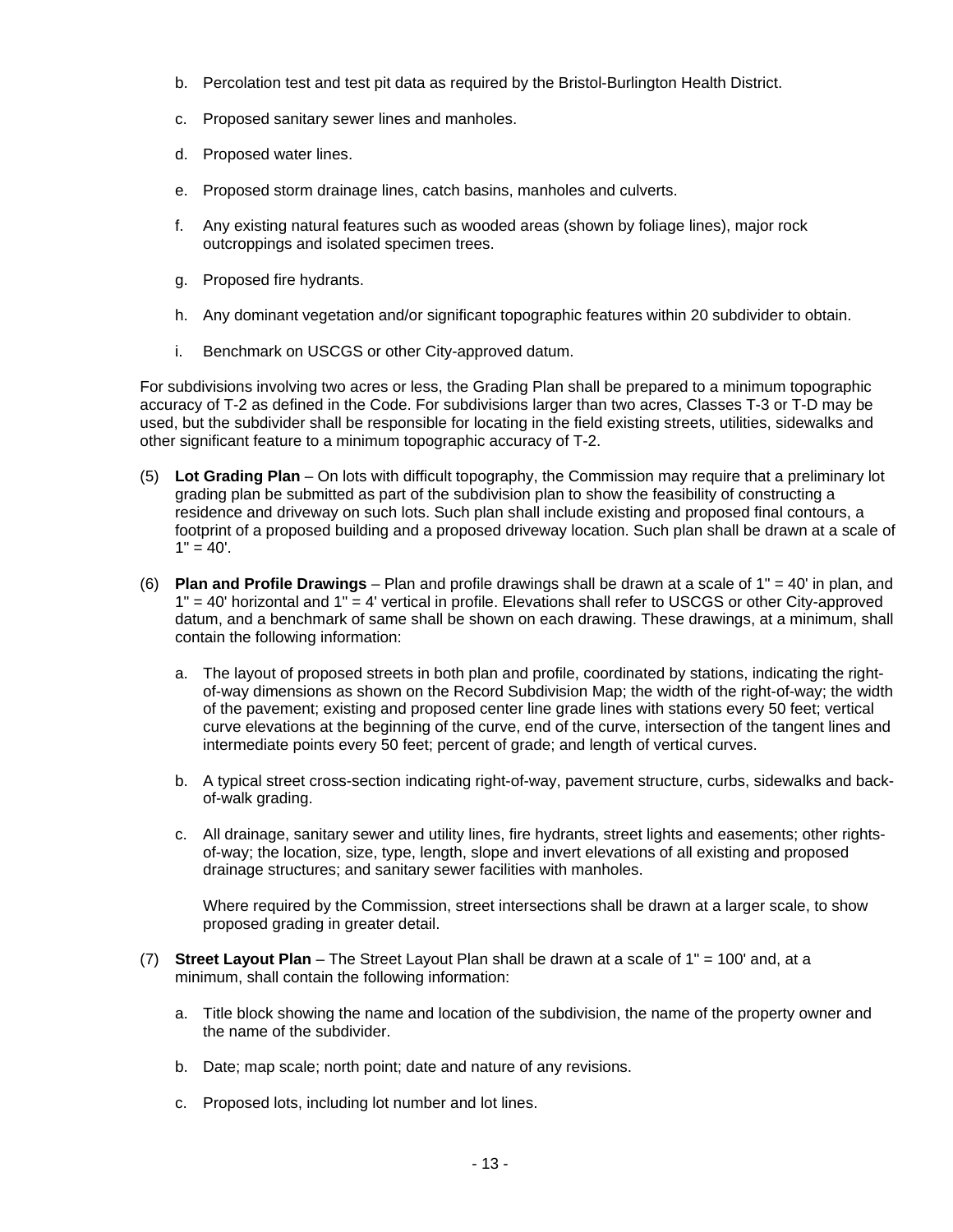- <span id="page-17-0"></span>d. Existing and proposed streets and sidewalks.
- e. Proposed street names.
- f. Location of proposed street lights, proposed traffic control signs and proposed traffic control devices.
- g. Location of proposed pavement markings.
- (8) **Soil Erosion and Sediment Control Plan** The Soil Erosion and Sediment Control Plan (hereinafter referred to as a Control Plan) shall be prepared and certified by a professional engineer registered and licensed to conduct business in the State and shall contain proper provisions to adequately control accelerated erosion and sedimentation and to reduce the danger from storm water runoff from the subdivision based on the best available technology. For methods and practices necessary for certification, the latest edition of the "Connecticut Guidelines for Soil Erosion and Sediment Control" as may be amended, published by the Connecticut Council on Soil and Water Conservation shall be utilized. However, alternative principles, methods and practices may be used with the prior approval of the Commission. Such Control Plan shall include, but not be limited to:
	- a. A narrative which describes: (1) the development; (2) the schedule for grading and construction activities including start and completion dates, the sequence of grading and construction activities, the sequence for installation and/or application of soil erosion and sediment control measures, and the sequence for final stabilization of the site; (3) the design criteria, construction details, installation and/or application procedures, and the operations and maintenance program for the proposed soil erosion and sediment control measures and storm water management facilities.
	- b. A development plan (which may be included on or as part of the subdivision plan) prepared, signed and sealed by a professional engineer registered and licensed to conduct business in the State which contains the following information:
		- i. The location of the subdivision and adjacent properties.
		- ii. Existing and proposed topography; soil types, wetlands and watercourses.
		- iii. Proposed site alterations including cleared, excavated, filled or graded areas and proposed structures, utilities, streets and lot lines.
		- iv. Any existing structures on the site.
		- v. The location and details of all proposed soil erosion and sediment control measures and storm water management facilities.
		- vi. The sequence of grading and construction activities.
		- vii. The sequence for installation and/or application of soil erosion and sediment control measures.
		- viii. The sequence for final stabilization of the site.
	- c. Any other information deemed necessary and appropriate by the subdivider or required by the Commission to determine compliance of the Control Plan with these Regulations.

The Commission shall determine whether the Control Plan, as filed, complies with the requirements and objectives of this Section. If the development proposal does not comply with this Section, the Commission may either deny the application or condition the approval thereof upon compliance with this Section.

The Commission may forward a copy of the Control Plan to other agencies and/or advisors for review and comment, provided such review shall be completed within 30 days of receipt of such plan.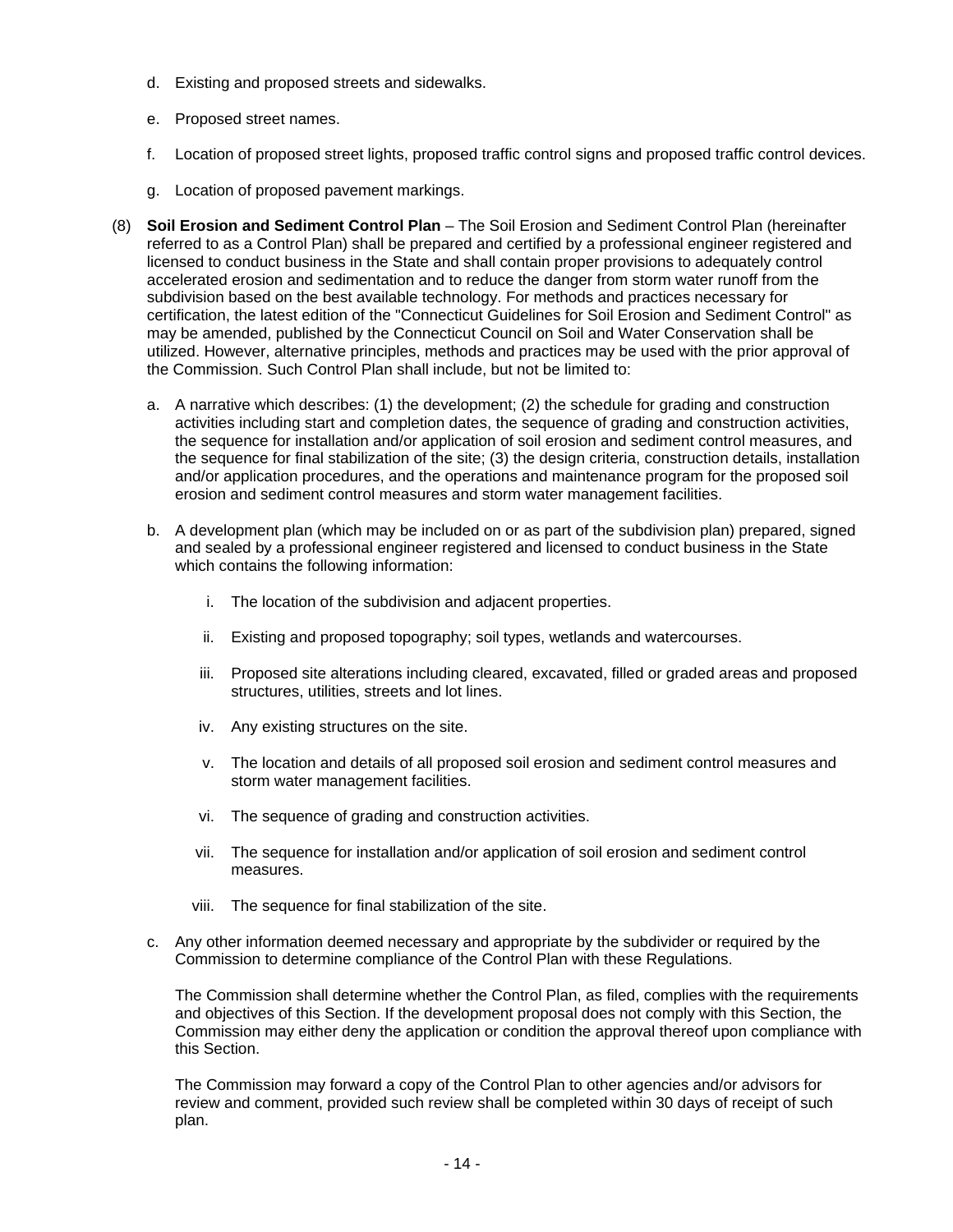Site improvements shall not begin unless the Control Plan has been approved, those control measures and facilities in the plan scheduled for installation prior to site work have been installed and are functional, and a performance guarantee therefor has been posted in accordance with Section 3.01 of these Regulations.

Inspections shall be made during the development to ensure compliance with the approved Control Plan. The Commission may require the subdivider to verify through progress reports that soil erosion and sediment control measures and facilities have been performed or installed according to the approved Control Plan.

Upon completion of all work specified on the approved Control Plan, the subdivider shall notify the Commission thereof and submit a report, including maps as necessary, certifying that the soil erosion and sediment control measures have been completed as approved or as may have been modified with the prior approval by the Commission. Following receipt of the report and inspection of the site by the Commission, the Commission shall release any performance guarantee posted if it finds that the provisions of the approved Control Plan have been complied with.

For the purposes of this Section, the following definitions shall apply:

Development: in connection with a Control Plan, any construction or grading activities to improved or unimproved real estate.

Disturbed area: an area where the ground cover is destroyed or removed, leaving the land subject to accelerated erosion.

Nothing in this Section shall be construed as extending the time limits for subdivision approval under Section 8-26d of the Connecticut General Statutes.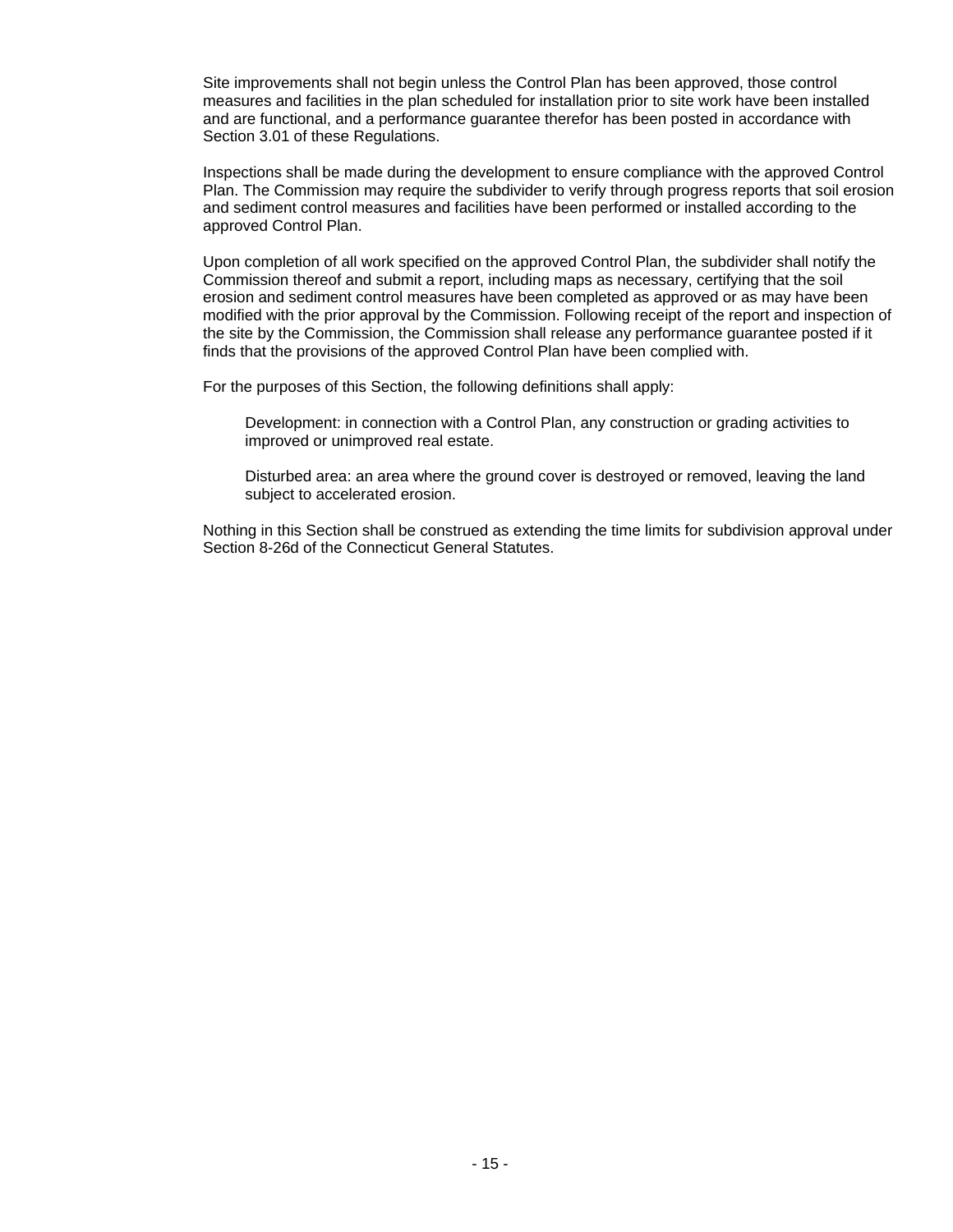#### **SECTION FIVE**

#### **DESIGN STANDARDS**

- <span id="page-19-0"></span>5.01 **General Improvements** – Subdivisions, including related streets, drainage and other improvements required by these Regulations, shall be planned, designed and constructed in accordance with the design standards hereinafter specified.
	- (1) **Plan of Conservation and Development** Subdivisions shall be planned and designed in general conformity with the City's Plan of Conservation and Development as adopted by the Commission under Section 8-23 of the Connecticut General Statutes, particularly with regard to the following:
		- a. Location and classification of streets.
		- b. Sanitary sewer, water supply and drainage system service areas.
		- c. Reservation of land for parks, recreation and open space.
	- (2) **Preservation of Natural Features** In the planning, design and construction of a subdivision, due regard shall be given to the preservation and potential enhancement of existing natural features, large trees, scenic vistas and other assets of a community nature. The Commission may require the establishment of conservation easements to ensure the long-term protection of such resources.
		- a. The natural features of the tract shall be preserved to the fullest extent possible, and the felling of trees shall be held to a minimum.
		- b. The removal of topsoil or earth materials from the subdivision shall not be permitted except in accordance with the City's Zoning Regulations.
	- (3) **Ridgeline Preservation** The higher elevations in the City, such as but not limited to Hurley Hill, South Mountain and Chippens Hill, provide an important natural and visual resource. Improper development within these areas may lead to erosion problems and the loss of natural features which add to the overall attractiveness of the City. When ridgeline areas are proposed for subdivision, the Commission may require the establishment of conservation easements to provide visual buffers and direct building improvements to less sensitive areas of the tract.
	- (4) **Passive Solar Design** Energy-efficient patterns of development and land use, the use of solar and other renewable forms of energy, and energy conservation shall be encouraged in all subdivisions.
		- a. The subdivider shall be required to demonstrate to the Commission that, in developing the subdivision plan, consideration has been given to using passive solar energy techniques which would not significantly increase the cost of the housing to the buyer, after tax credits, subsidies and exemptions.
		- b. Passive solar energy techniques mean site design techniques which maximize solar heat gain, minimize heat loss and provide thermal storage within a building during the heating season and minimize heat gain and provide for natural ventilation during the cooling season.
		- c. The site design techniques shall include, but not be limited to: house orientation; street and lot layout; vegetation; natural and man-made topographic features; and protection of solar access within the subdivision.
- 5.02 **Lot Improvements and Access** The arrangement of lots shall be such that there will be no foreseeable difficulties, for reasons of topography or other conditions, in securing building permits to build on all of the lots in compliance with the City's Zoning Regulations and the Public Health Code, and in providing driveway access to buildings on such lots from an approved street.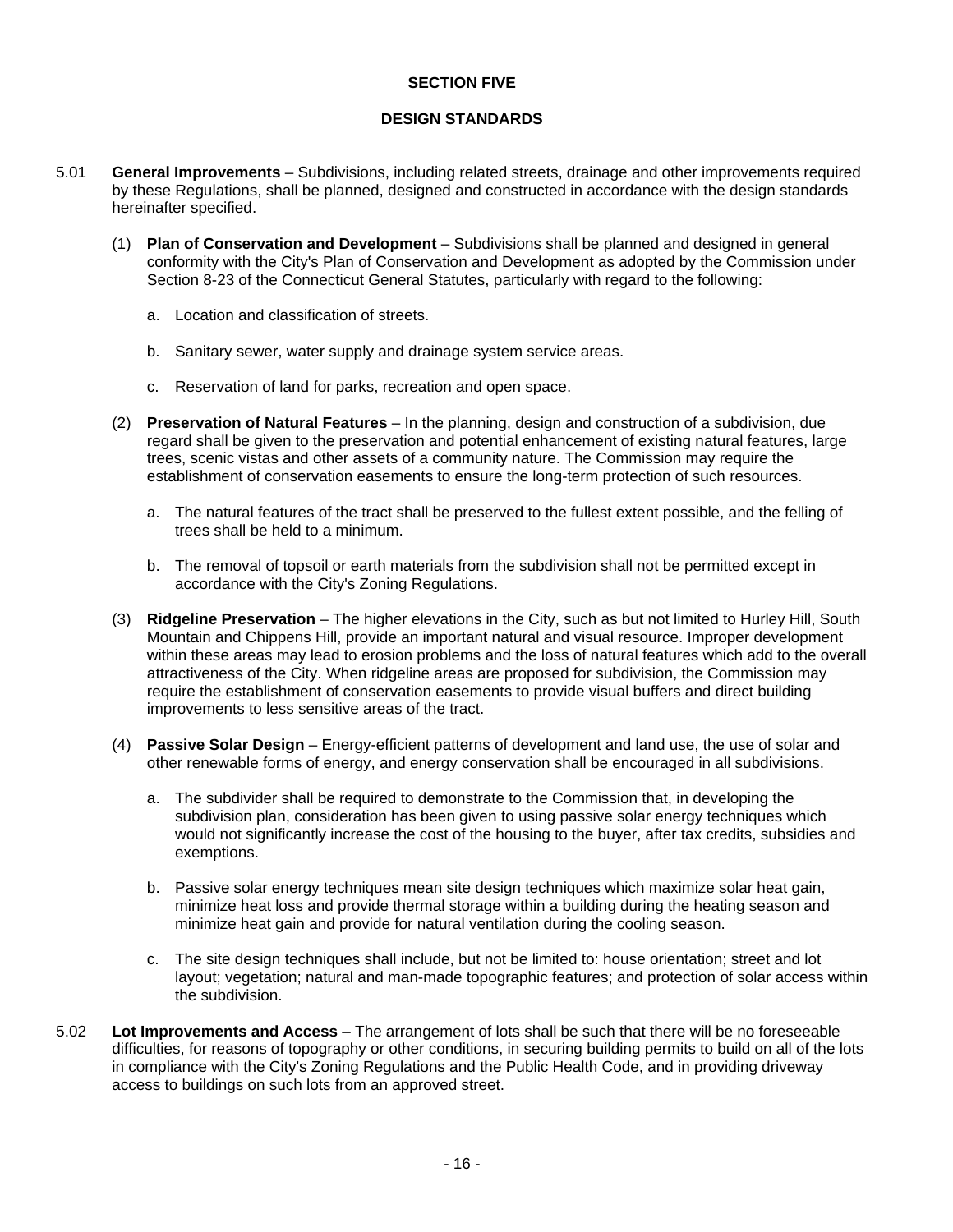- <span id="page-20-0"></span>(1) **Lot Size** – Lot size shall be as required by the City's Zoning Regulations for the zoning district in which the lots are located. No parcels, strips or other remnants of land of a size unsuitable for a building lot shall be left in any subdivision.
- (2) **Configuration** Side lot lines shall generally be at right angles to straight street lines or radial to curved street lines, unless a variation from this provision would result in a better street or lot layout.
- (3) **Double Frontage Lots** Unless otherwise approved by the Commission, through lots bounded by two generally parallel streets shall be prohibited.
- (4) **Corner Lots** Corner lots shall be so configured as to allow for the erection of buildings which comply with the minimum front yard requirement on both streets.
- (5) **Lot Arrangement** Where feasible, lots shall be so arranged opposite street intersections as to prevent headlight glare from vehicles from shining into existing or proposed residences.
- (6) **Access** All lots shall have access directly from a public street.
- (7) **Grading** Where feasible, lots shall be laid out so as to provide positive drainage away from all buildings. Individual lot drainage shall be coordinated with the general storm water pattern for the area. Drainage shall be designed so as to avoid concentration of storm water from each lot onto adjacent lots. Finished grades shall not cause water to discharge onto abutting property where such discharge did not previously exist, and no grading shall change the direction of surface flow as existed prior to grading.
- (8) **Rear Lots** The maximum number of rear lots allowed in any residential subdivision shall be in accordance with the following table:

| Total Number of Lots | Maximum Number of        |  |
|----------------------|--------------------------|--|
| in the Subdivision   | <b>Rear Lots Allowed</b> |  |
| $1 - 4$              |                          |  |
| $5 - 9$              |                          |  |
| $10 - 14$            | 2                        |  |
| $15 - 19$            | 3                        |  |
| $20 - 24$            |                          |  |
| 25 or more           | 5                        |  |

- (9) **Lot Pins** Where not otherwise marked by monuments as set forth in Section 5.03.(12) of these Regulations, lot corners shall be marked with iron pins at least one-half inch in diameter by eighteen inches long.
- 5.03 **Subdivision Streets** Proposed streets shall be designed relative to existing topography and location, with consideration given to contours and natural features. All streets shall be so arranged as to place as many of the lots as possible at or above the grade of the streets.
	- (1) **Plan of Conservation and Development** Proposed streets shall be in harmony with existing and proposed streets as shown in the City's Plan of Conservation and Development. Streets shall be so arranged, designed and constructed and of such width as to provide an adequate and convenient street system for present and prospective traffic needs.
	- (2) **Construction Standards** Proposed streets shall be constructed in accordance with the "Standard Specifications for the Construction of Streets and Appurtenances" of the City of Bristol, as amended (hereinafter referred to as the City's Street Construction Specifications).
	- (3) **Minimum Requirements** Proposed streets shall meet the following minimum requirements:
		- a. The street shall have at least one intersection with another City street or state highway.
		- b. The street right-of-way shall have a minimum width of 50 feet.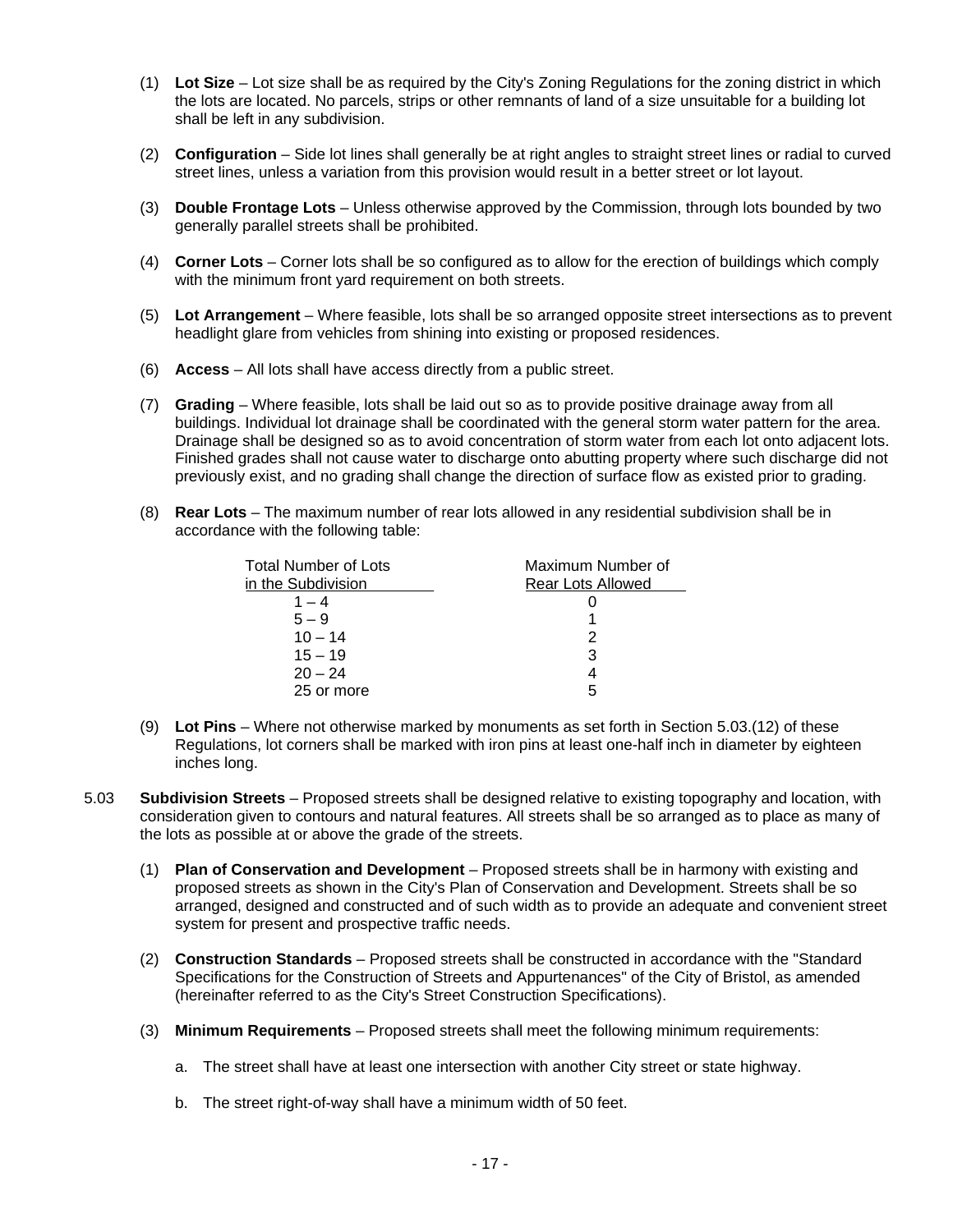- <span id="page-21-0"></span>c. The street shall not be under consideration for abandonment.
- d. The street geometry shall conform substantially to these Regulations and to the requirements of the City's Street Construction Specifications.
- e. The Commission may require a right-of-way width greater than the required minimum for those existing or proposed streets designated in the City's Plan of Conservation and Development as minor arterials or collectors. In general, such widths shall be consistent with the City's Street Construction Specifications.
- f. Unless otherwise approved by the Commission, subdivision streets shall intersect other streets at right angles for a distance of at least 100 feet from the intersecting street lines. In no case shall the angle of intersection between adjoining street lines be less than 60 degrees. Street lines at intersections shall be connected by a curve having a minimum radius of 15 feet.
- g. Multiple street intersections resulting in more than a four-way intersection shall be prohibited.
- h. Street intersections shall be spaced not less than 300 feet apart, measured from center line to center line.
- (4) **Existing Streets** Where a subdivision contains lots which have frontage on an existing street and such street does not have the minimum right-of-way or improvements as specified by the City's Street Construction Specifications, such lots shall be designed to allow for the widening of the street to a minimum width described in Section 5.03.(3) of these Regulations, i.e., the front lot line of such lots shall be located 25 feet from and parallel to the centerline of the existing street. The Commission may also require that the subdivider make improvements to that portion of the street on which the lots have frontage, including, but not limited to, widening, installation of drainage, grading or tree removal, as recommended by the Director of Public Works.
- (5) **Permanent Dead-End Streets** Unless otherwise approved by the Commission, permanent dead-end streets shall not exceed 1,000 feet in length. A greater length may be permitted because of adverse topographical or soil conditions, difficult site configuration, future street extension or similar circumstances. Permanent dead-end streets shall terminate in a turnaround having a right-of-way 100 feet in diameter.
- (6) **Temporary Dead-End Streets** Unless otherwise approved by the Commission, temporary dead-end streets shall not exceed 1,500 feet in length or shall provide the required street frontage for not more than 30 lots, whichever is lesser. In such cases, the full width of the right-of-way shall be extended to the property line of the subdivision and shall be dedicated for highway purposes. Temporary dead-end streets shall terminate in a turnaround having a right-of-way 100 feet in diameter. Easements to those segments of the turnaround outside the normal street right-of-way width shall be provided to the City; such segments shall revert to the abutting property owners when the street is extended.
- (7) **Street Extensions** The arrangement of streets in a subdivision shall provide for the extension of existing streets and for the future extension of proposed streets into abutting property not yet subdivided, except where the Commission determines that topography, soils or other conditions make such continuation impractical or undesirable.
	- a. Where a proposed street utilizes a reserved, unimproved right of way in order to connect with an existing street, the plan and profile drawings of the subdivision shall show and include all work required to connect and complete the improvements and utilities between the existing street through the reserved right of way to the proposed street.
	- b. The Commission may require that provision be made for the future extension of streets into abutting property. Unless otherwise approved by the Commission, a proposed subdivision street which adjoins any undeveloped land capable of being subdivided shall be carried to the boundary of such undeveloped land.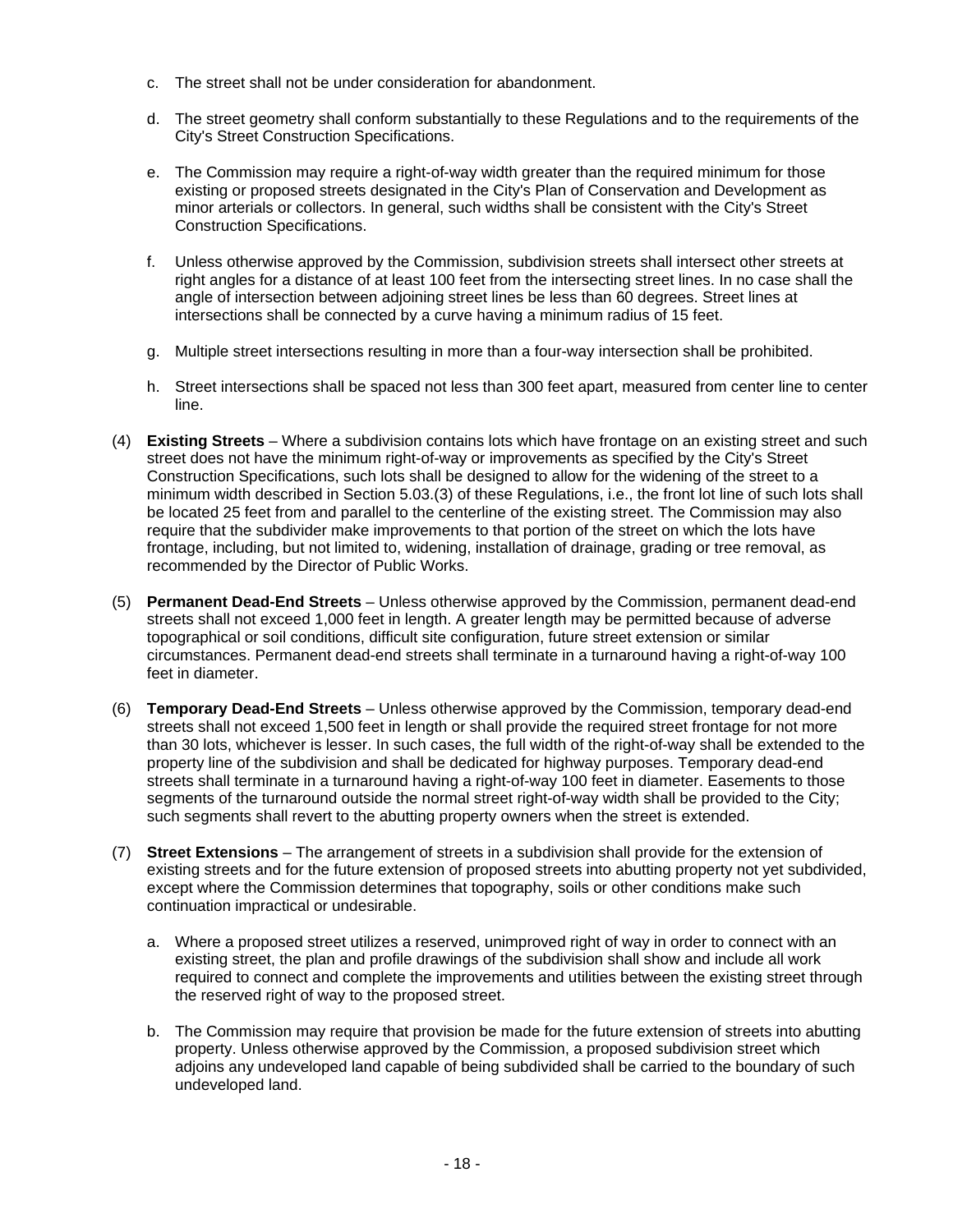- <span id="page-22-0"></span> i. When the proposed street is a temporary dead-end street, the turnaround thereof shall be brought to the boundary of the subdivided tract, or as close thereto as is practical.
- ii. When a portion of a proposed street is to be reserved as future access to abutting property, pavement and other improvements need not be installed on such portion or street stub. However, the subdivider shall rough grade such future access/street stub area and prepare and stabilize all slopes made necessary by such street.
- (8) **Reserve Strips** No reserve strips shall be left at the end or side of any proposed street which adjoins abutting property.
- (9) **Grading Rights** To allow for the future extension of streets into abutting property not yet subdivided, the Commission may require the provision of sloping rights on those lots which abut the unimproved portion of the street.
- (10) **Street Names** Proposed street names shall be so selected as to avoid duplication or similarity with existing street names. Proposed street names shall require the approval of the Commission. Proposed street names shall be indicated on the subdivision plan. When existing streets are proposed to be extended, the existing street name shall be used.
	- a. Temporary street name signs shall be installed by the subdivider during street construction and prior to the issuance of any building permit. Such signs shall be of a durable, weatherproof material and shall be located at street intersections.
	- b. Permanent street name signs and traffic control signs shall be installed by the subdivider as required by the City's Street Ordinance.
- (11) **Street Lighting** The subdivider shall provide for the installation of street lights in the subdivision.
- (12) **Monuments** Stone or concrete monuments conforming to City specifications shall be set at the street line of all new subdivision streets at: all points of curvature, all points of tangency, all angle points and other intermediate points as may be required by the City Engineer. The monuments shall be as approved by the City Engineer and set as directed by the City Engineer at the subdivider's expense. The proposed location of such monuments shall be indicated on the subdivision plan.
- (13) **Traffic Control Devices** The subdivider shall be responsible for the cost and installation of any traffic control devices deemed necessary by the City's Traffic Authority. Standards for such devices shall be as set forth in the Manual on Uniform Traffic Control Devices for Streets and Highways.
- (14) **State Highways** When a subdivision is proposed on a State highway, the Commission may refer the subdivision to the Connecticut Department of Transportation for its review and comment.
- 5.04 **Sidewalks** Unless otherwise deferred by the Commission, sidewalks shall be installed on both sides of all proposed streets in subdivisions for the entire length of the street. Such sidewalks shall be constructed in accordance with the City's Street Construction Specifications. Unless otherwise deferred by the Commission, sidewalks shall be completely installed before the street shall be considered for acceptance by the City.
	- (1) [Reserved]
	- (2) **Deferment** Any request for deferment of sidewalk installation shall be made in writing by the subdivider at the time of submission of an application for subdivision approval. In deciding upon such a request, the Commission shall consider the following:
		- a. The proximity of the subdivision to schools, parks, playgrounds or other such public facilities.
		- b. The proximity of the subdivision to shopping facilities.
		- c. The presence of other sidewalks in the area.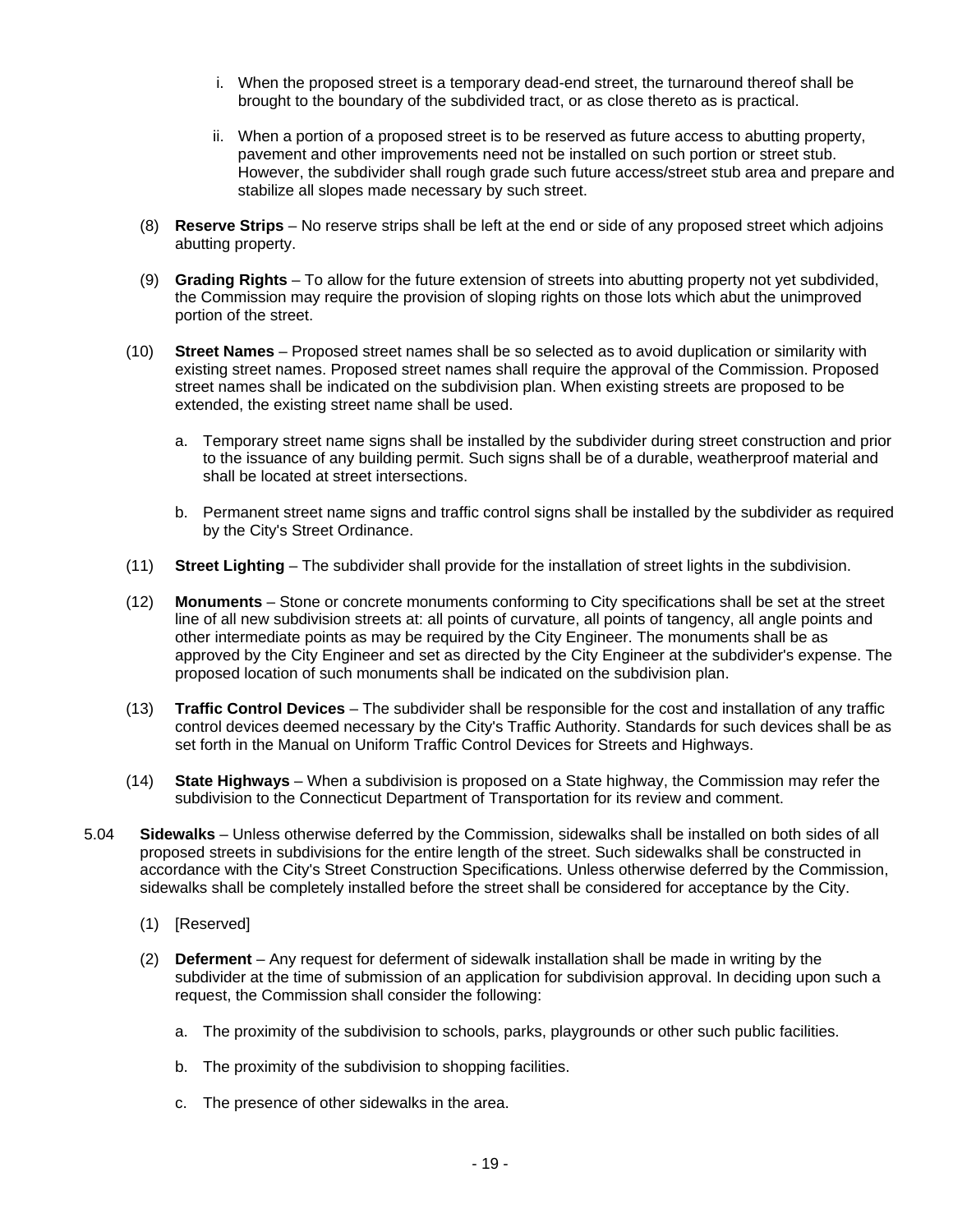- <span id="page-23-0"></span>d. Sidewalk plans adopted by the Commission as part of the City's Plan of Conservation and Development.
- e. The topography of the area.

If such a request is approved by the Commission, the subdivider shall sign a caveat to be filed on the land records of the City acknowledging that such deferment may be revoked at any time in writing by the City Council. Such revocation shall require the property owner to install the sidewalk to current City specifications within 360 days of the date of such revocation.

- 5.05 **Utilities, General Requirements** Proper provision shall be made for water, sewerage and storm water drainage. In areas contiguous to brooks, rivers or other bodies of water subject to flooding, proper provision shall be made for protective flood control measures.
	- (1) **Laterals** Prior to paving the street, the subdivider shall install laterals from all utilities in proposed and existing streets to the street line.
	- (2) **Easements** The subdivider shall convey in writing to the City easements at east 20 feet in width for those utilities which are not located within the street right-of-way, to allow for present or future connections or extensions of such utilities and for the maintenance thereof.
	- (3) **Installation** All utilities associated with the subdivision shall be installed at the subdivider's expense. Gas, electric, telephone and cable television utilities shall be installed in proposed and existing streets as specified by the appropriate utility company and shall be subject to the inspection and acceptance of such company. Where feasible, all such utilities shall be placed underground.
- 5.06 **Sanitary Sewers** All sanitary sewers shall be designed and constructed in accordance with the City's Sewer Ordinance, under the inspection of and to the satisfaction of the City. All sewer construction shall be performed only after issuance of the subdivider's permit for sanitary sewers by the City Engineer.
	- (1) **Public Sewers** Unless otherwise waived by the Commission, the subdivider shall install sanitary sewers in the subdivision in accordance with the following provisions:
		- a. If accepted City sanitary sewers are located within 500 feet of the subdivision, the subdivider shall extend such sewers to and install them within the subdivision. Such distance shall be measured from the end of the existing main along the proposed route of extension via existing streets and existing or proposed easement areas to the nearest point of the subdivision.
		- b. If accepted City sanitary sewers are located 500 feet or more from the subdivision, as measured in a. above: (1) the subdivider may extend them to and install them within the subdivision, or (2) the subdivider shall construct a "capped" or "dry" sanitary sewer for future connection when sanitary sewers are extended to that area. "Capped" sewers shall be extended to serve all lots in the subdivision, with outlet at the boundary of the subdivision. Such sewers shall be designed, in terms of location and grade, to connect into existing mains.
		- c. If a pumping station and force main are required to sewer the subdivision, the subdivider shall furnish and install complete in place a suitable underground sanitary sewage pumping station and force main. The pumping station, force main and any appurtenances shall be designed, approved, constructed, inspected and accepted in accordance with the requirements of Section 5.05 of these Regulations.
	- (2) **On-Site Sewers** In areas where on-site sewage disposal systems are proposed, the subdivider shall complete the necessary soil tests as required by the Bristol-Burlington Health District prior to submission of the application for subdivision approval.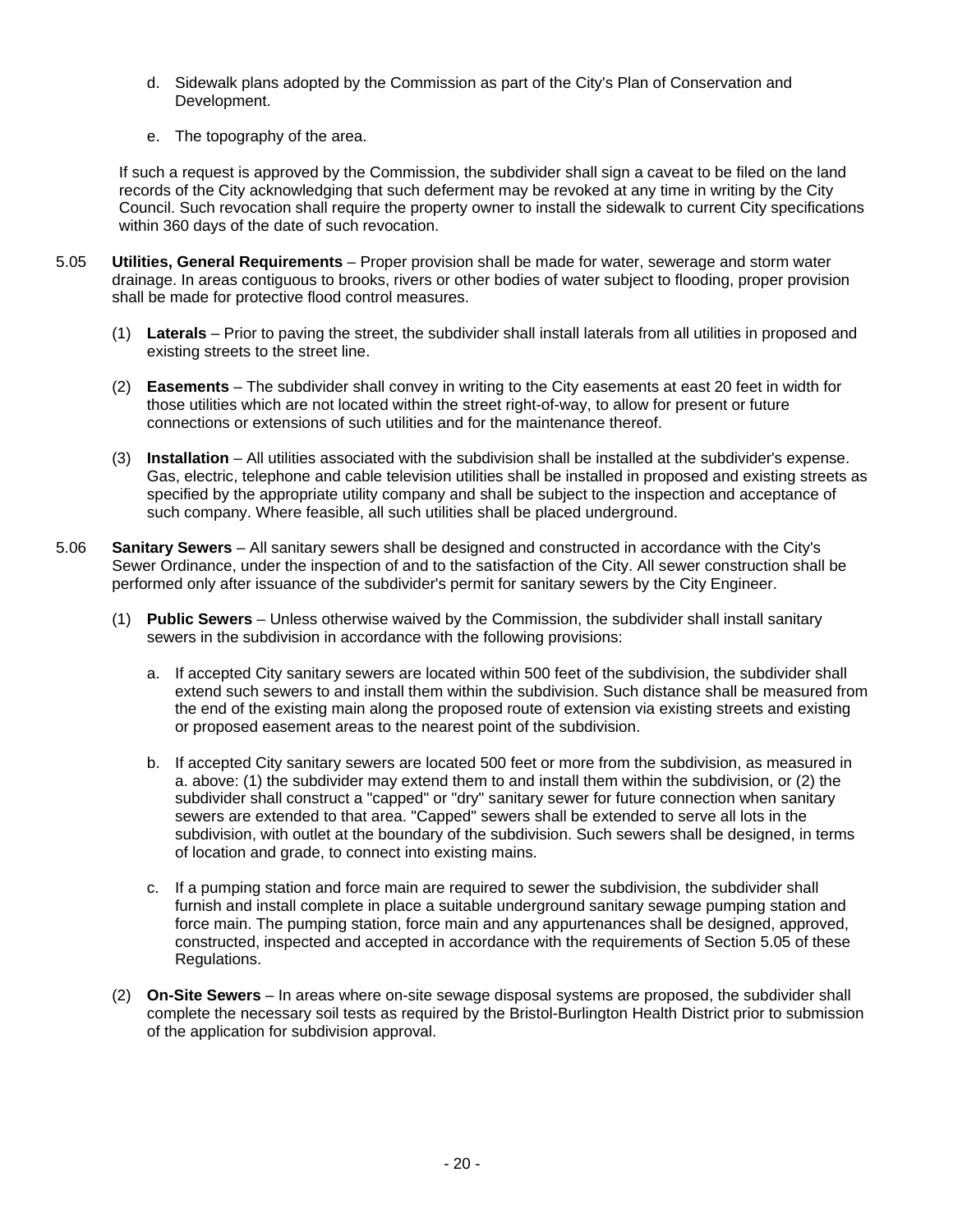- <span id="page-24-0"></span>5.07 **Water** – A potable, adequate and dependable water supply shall be provided for every lot within the subdivision. Where City water is provided, the design, construction, inspection and acceptance of the service shall be in accordance with the rules and regulations of the Bristol Water Department.
	- (1) **Extension of Water Service** Unless otherwise waived by the Commission, the subdivider shall install City water in the subdivision in accordance with the following provisions:
		- a. If an existing City water main is located within 500 feet of the subdivision, the subdivider shall extend such water main to and install it within the subdivision. Such distance shall be measured from the end of the existing main along the proposed route of extension via existing streets and existing or proposed easement areas to the nearest point of the subdivision.
		- b. If an existing City water main is located 500 feet or more from the subdivision, as measured in a. above: (1) the subdivider may extend the main to and install it within the subdivision, or (2) the subdivider shall construct a "dry" water line for future connection when City water service is extended to that area. "Dry" water lines shall be extended to serve all lots in the subdivision, with outlet at the boundary of the subdivision.
	- (2) **Public Utilities Regulatory Authority Certificate**  No subdivision using water supplied by a company incorporated on or after October 1, 1984, and as defined by Section 16-262m of the Connecticut General Statutes, shall be approved by the Commission unless such company has been issued a certificate of public convenience and necessity from the Connecticut Public Utilities Regulatory Authority and the Connecticut Department of Public Health pursuant to Section 16-262m of the Connecticut General Statutes.
	- (3) **Fire Hydrants** When a water main is extended, fire hydrants shall be installed at the expense of the subdivider. Hydrants shall be located no more than 500 feet apart, and their location shall be as approved by the Commission upon recommendation of the Bristol Water Department.
	- (4) **Private Wells** Where public water is not required, a private well may be permitted for each lot, provided that each well can be designed, located and constructed in accordance with the requirements of the Bristol-Burlington Health District.
- 5.08 **Storm Drainage** The subdivider shall be fully responsible for constructing adequate facilities for the control, collection, conveyance and acceptable disposal of storm water, other surface water and subsurface water, whether originating in the subdivision or in a tributary drainage area. All drainage facilities shall be designed by a professional engineer registered and licensed to conduct business in the State and shall be subject to the approval of the City Engineer.
	- (1) **Location of Drainage Facilities** Drainage facilities shall be located within the street right-of-way where feasible, or in perpetual, unobstructed easements, where necessary. Such easements shall be at least 20 feet in width.
		- a. Where it is necessary to discharge storm water from a public right-of-way across private property not included in the subdivision, the subdivider shall obtain from the owners of such property an agreement which grants to the City a right to permanently discharge storm water across such property and shall submit copies of such agreement to the Commission prior to final approval of the subdivision.
		- b. Within the limit of the streets and other public rights-of-way, all storm drainage, watercourses and drainage ways within the subdivision shall be enclosed in suitable closed conduits. Where approved by the Commission, open drainage shall be in swales of acceptable design with protection to prevent erosion and other damage to the slopes.
	- (2) **Design of Drainage Facilities** The design of storm drainage facilities shall be based upon the maximum ultimate development of the watershed as permitted under existing zoning. All bridges and culverts shall be designed such that the required headwater and backwater produced by such structures shall not cause flooding of abutting property.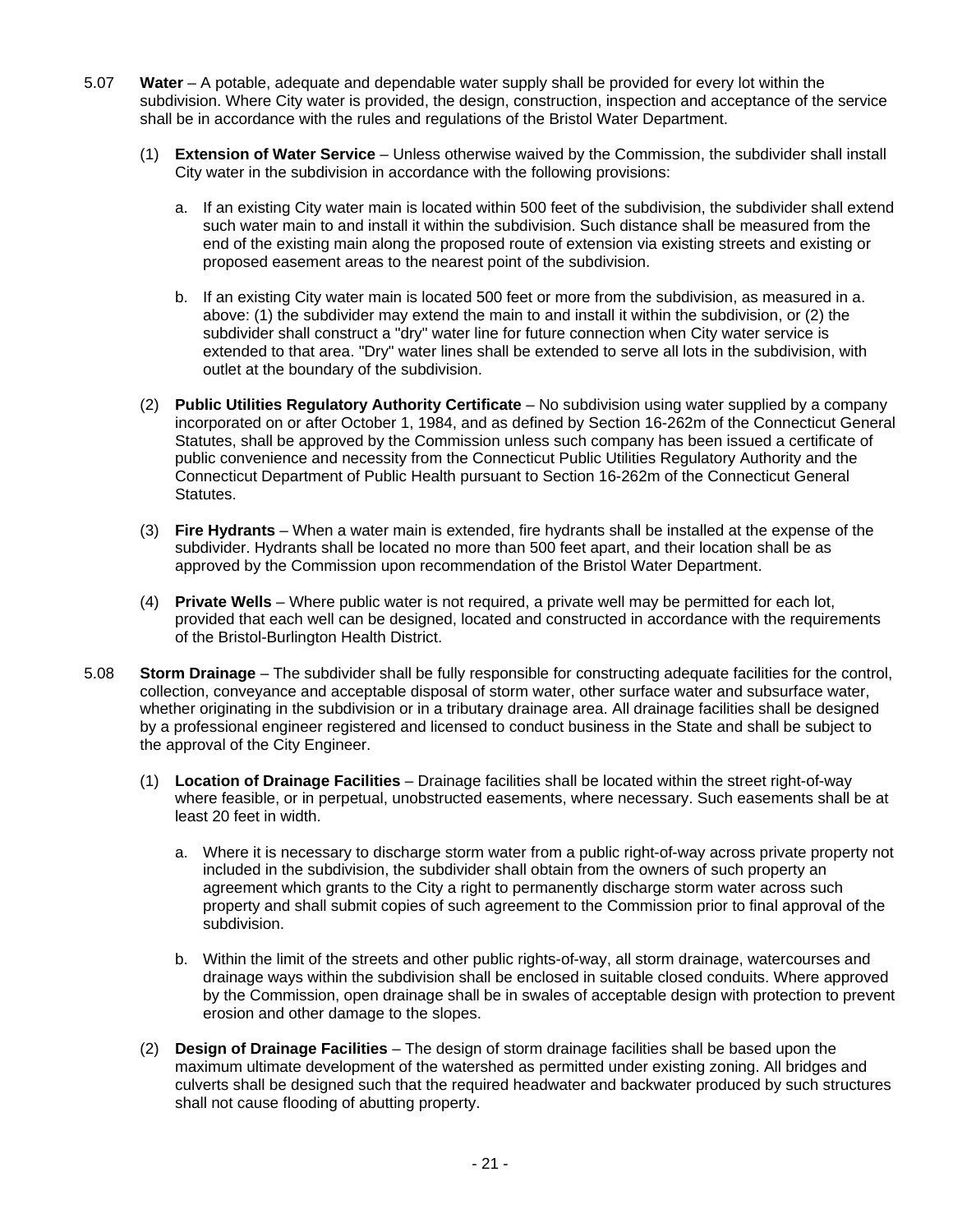- <span id="page-25-0"></span>a. For watersheds one square mile and larger, the design of culverts, bridges and through watercourses shall be based upon not less than a 100-year storm. For watersheds less than one square mile, the design shall be for not less than a 50-year storm.
- b. The drainage system for roads, including catch basins, inlets, pipe, underdrains and gutters within or abutting the subdivision shall be designed for not less than a 25-year storm.
- c. Storm drainage facilities shall be adequate for present uses, and additional storm drainage created by new subdivisions shall not increase the City's obligation for additional storm drainage facilities on existing City streets, unless otherwise approved by the Board of Public Works.
- 5.09 **Open Spaces, Parks and Playgrounds** –– The Commission may require that up to 15 percent of the total area of a subdivision be set aside for open spaces, parks or playgrounds. Such open spaces, parks or playgrounds shall be shown on the subdivision plan. In determining the need for such land, the Commission shall consider the size of the subdivision, the City's Plan of Conservation and Development, and the presence or absence of any existing open spaces, parks or playgrounds in the neighborhood.
	- (1) **General Character of Land** Such land shall be of such location, shape, topography and general character as to meet the purpose of these Regulations, as determined by the Commission.
	- (2) **Deferred Dedication** The Commission may defer the requirements for the immediate provision of such land in a subdivision which is a part of a larger tract of land, provided that:
		- a. The subdivider agrees to dedicate an area of land in the undeveloped portion of the tract equal to the requirements of this Section for the developed portion.
		- b. The subdivider grants the City an option to accept such land when the undeveloped portion of the tract is hereafter subdivided.
	- (3) **Access and Location** Such land shall abut or have direct access to a public street through a right-ofway dedicated to public use. Such right-of-way shall be at least 15 feet in width. When a subdivision abuts an existing open space, park or playground, the Commission may require that the lot lines of such land form a continuation of the existing open space, park or playground to provide a single, unified area.
	- (4) **Inclusion of Wetland Areas** Unless otherwise approved by the Commission, the ratio of wetlands to non-wetlands of such land shall be no greater than the ratio of wetlands to non-wetlands of the entire tract.
	- (5) **Conservation Easements** Where the purposes of open space preservation can be achieved through permanent restrictions upon property, as distinct from fee ownership thereof, the Commission may approve the use of conservation easements. Such easements shall be in a form approved by the Commission and shall apply to locations which meet the requirements of this Section.
	- (6) **Schedule**  Unless otherwise approved by the Commission, provisions for the permanent disposition, reservation and management of such land shall be completed or implemented no later than the time of filing of the approved subdivision plan in the office of the City Clerk. Unless otherwise approved by the Commission, disposition of such land shall be by warrantee deed.
	- (7) **Provisions for Ownership and Maintenance** Proper provision shall be made by the subdivider and approved by the Commission for the permanent disposition, reservation and management of such land, including but not limited to one or more of the following options:
		- a. Establishment of suitable restrictive covenants.
		- b. Establishment of a homeowners' association.
		- c. Conveyance to a land trust or similar non-profit conservation organization.
		- d. Conveyance to the City, if accepted by the City Council.